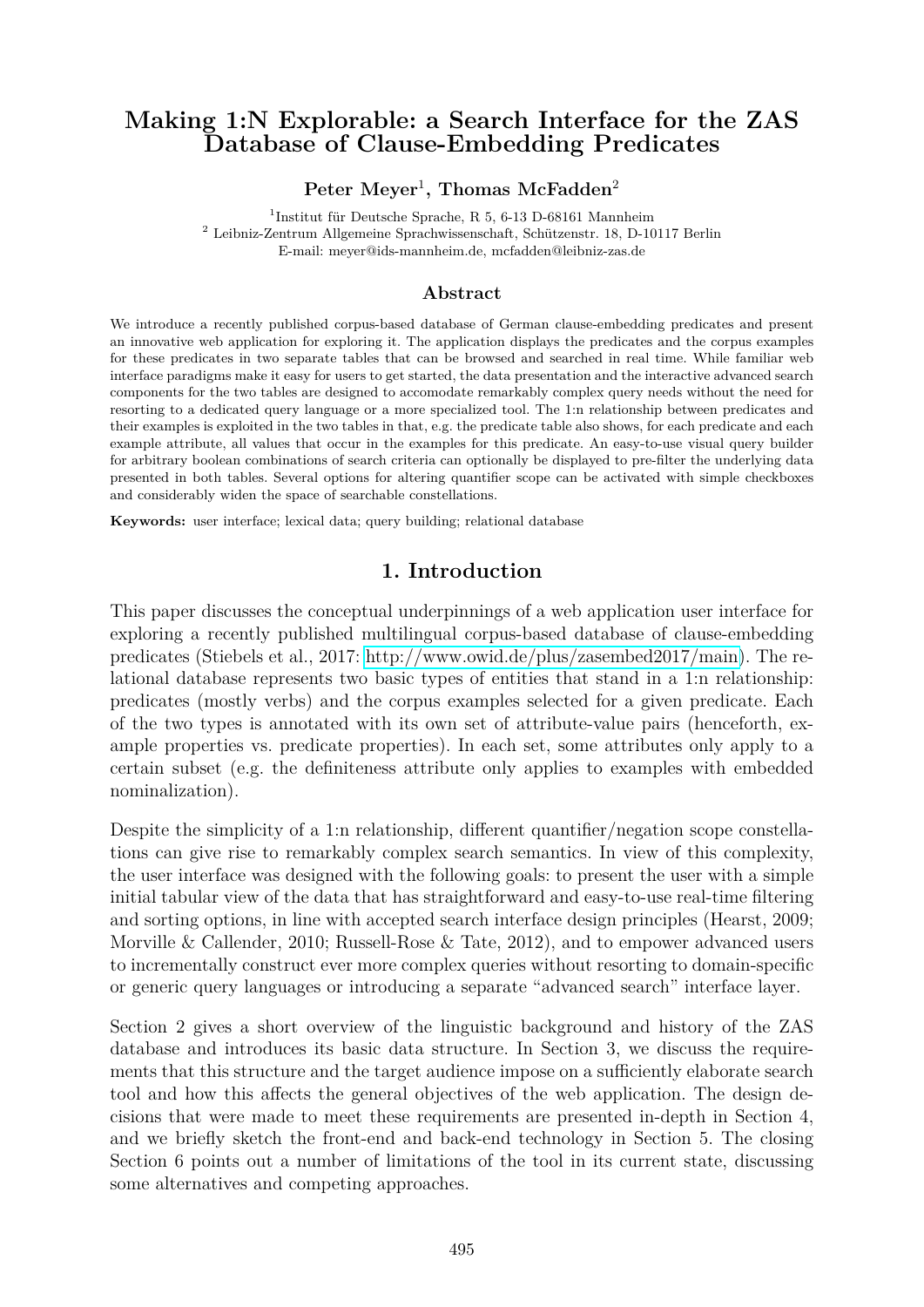# **2. The ZAS database of clause-embedding predicates**

#### **2.1 Background on the database**

The ZAS database of clause-embedding predicates documents how lexical predicates interact with clausal complementation. The examples in (1) give a simple demonstration from English of the kinds of patterns that are of interest.

- (1) a. Max believes/knows/hopes [that Sarah works there].
	- b. Max \*believes/knows/\*hopes [whether Sarah works there].
	- c. Max \*believes/\*knows/hopes [to work there]

While a finite declarative clause is possible as the complement of *believe*, *know* or *hope*, only *know* can introduce finite interrogatives, and only *hope* can take control infinitives. It is thus well known that the properties of specific lexical predicates are important for understanding clausal embedding. In much of the literature, the discussion of complementation types and their licensing has focused on a relatively small number of predicates, taken to be representative of large classes with the same behavior (e.g. *believe*-class vs. *try*-class vs. *want*-class verbs in the discussion of English infinitives). However, it is clear that this oversimplifies matters and fails to capture interesting variation and crucial differences in how specific predicates interact with their syntactic environment. An important demonstration of this point can be found in Levin (1993), which examines in detail the range of distinct classes that can be identified for English verbs based on the structural alternations they engage in.

The ZAS database grew out of the conviction that a similar level of attention to detail is necessary to understand clausal complementation and what properties of lexical predicates are relevant for the behavior of their complements (see also Stiebels, 2011: for more detailed discussion). The methodology chosen to tackle this problem was to build a research tool around an extensive collection of data, illustrating the types of embedded clauses found with a large number of lexical predicates. Whereas a common prior strategy has been to *assume* predicate classes based on external semantic criteria, and then to investigate their behavior, we wanted to make it possible to *identify* classes of predicates based on the properties of the clauses they embed. We would thus collect, for each predicate included, a series of examples of different types of embedding, annotating each for a number of relevant grammatical properties, with the goal of illustrating all of the grammatical embedding possibilities for each predicate.

The database was conceived and initiated by Barbara Stiebels and gradually built up and extended by a team of researchers and student assistants at the Leibniz-Zentrum Allgemeine Sprachwissenschaft (ZAS) in Berlin [\(http://www.zas-berlin.de\)](http://www.zas-berlin.de) from 2003 onwards. After her 2012 departure for the University of Leipzig, coordination of the project was taken over by Thomas McFadden in 2014. Through most of this period, the focus has been on contemporary German, though significant data have been collected for a number of other languages and older stages of German. It was decided early on that the data should not come from invented examples, but should be naturally occurring sentences extracted from corpora. The two most important corpus sources for the contemporary German portion are the *Digitales Wörterbuch der Deutschen Sprache* (DWDS; [http://www.dwds.de\)](http://www.dwds.de), and the *Deutsches Referenzkorpus* (DeReKO; [http://](http://www1.ids-mannheim.de/kl/projekte/korpora/)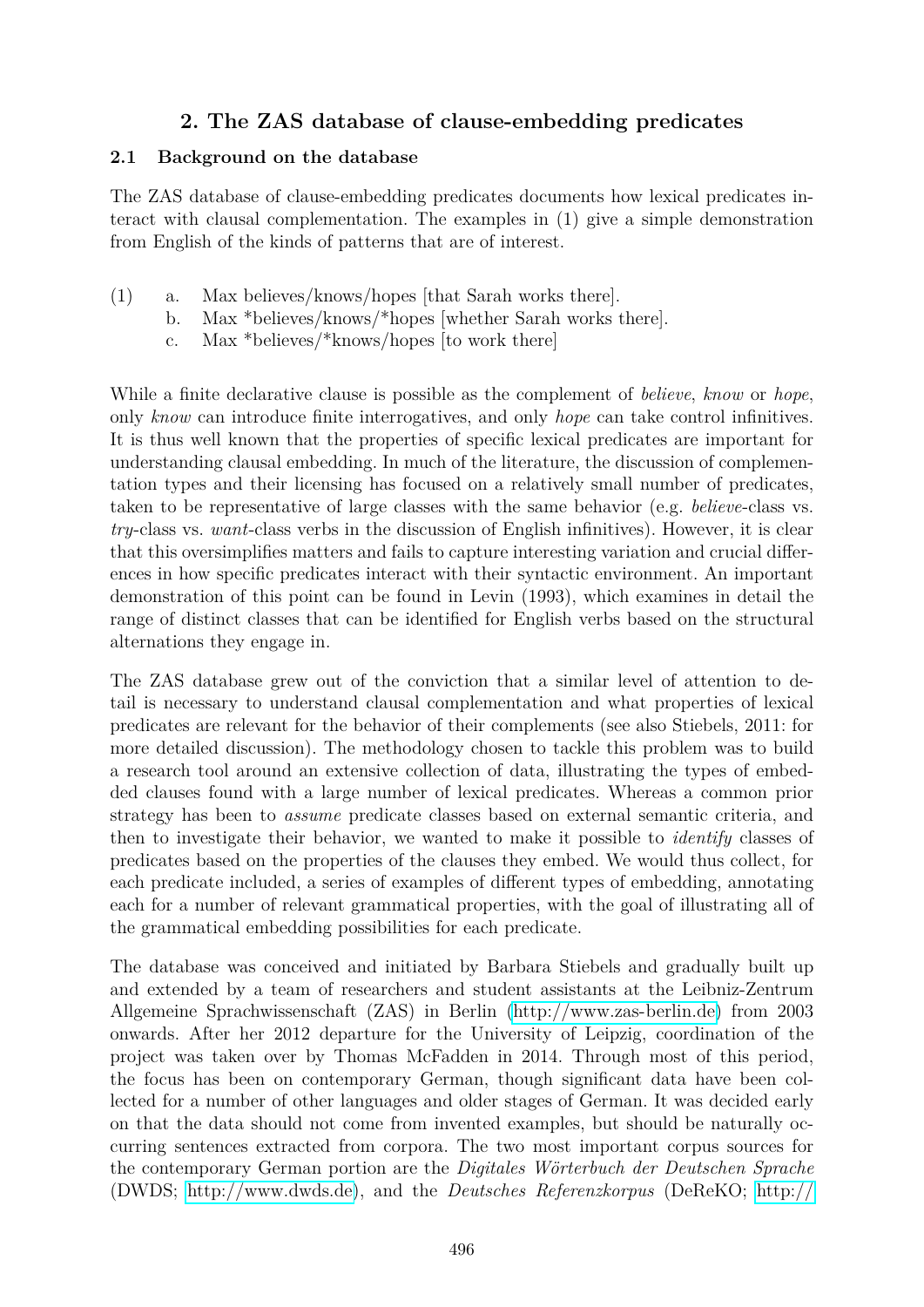[www1.ids-mannheim.de/kl/projekte/korpora/\)](http://www1.ids-mannheim.de/kl/projekte/korpora/). The embedding types systematically collected are infinitival (2-a) and nominalized (2-b) complements, verb-final finite declarative (2-c) and interrogative (2-d) complements (both polar and *wh*-questions), and embedded verb-second clauses (2-e); coverage of parentheticals and direct speech complements is ongoing work.

- (2) a. Der Vorsitzende befahl, den Zeugen aufzurufen the chair ordered the witness to-call 'The chair ordered the witness to be called' (ZDB 1565: DWDS K-Ge 1910) b. Sie müssen sich the must themselves with the sale mit dem Verkauf der of-the apartments hurry Wohnungen beeilen. 'They need to rush the sale of the apartments.' (ZDB 1523: DWDS BZ 1995) c. Wir machen ab, daß er mich um acht Uhr besucht. we make off that he me at 8 o'clock visits 'We agree that he will meet me at 8 o'clock.' (ZDB 70: DWDS K-Be 1980) d. Gib acht, give attention what you yourself wish was du dir wünschst! 'Be careful what you wish for.' (ZDB 218: IDS wpd 2011) e. Aber ich ahne, es wird nicht mehr als Blech.
	- but I suspect it becomes not more than sheet-metal 'But I can tell it's just going to be nonsense.' (ZDB 256: IDS brz 2006)

The idea is that every predicate included should be checked in all relevant meaning variants and valency patterns, with a series of properties relevant for specific complementation types checked systematically. For example, with predicates that can embed finite verbsecond clauses like (2-e), we checked for both indicative and subjunctive examples, and with predicates that can embed control infinitives like (2-a), we searched for examples with different types of control. Every example was then coded for these and several additional relevant properties. The guiding principle is that only "surfacy" features should be coded in order to keep the annotation theory-neutral and operationalizable.

In mid-2014, a collaboration was initiated with Carolin Müller-Spitzer and Peter Meyer of the Institut für Deutsche Sprache (IDS) in Mannheim, with the goal of making a version of the database publicly available on the OWID*plus* platform for lexical-lexicographic data and resources [\(http://www.owid.de/plus/\)](http://www.owid.de/plus/). A new search interface designed specifically for the ZAS database was then developed by Meyer in consultation with the ZAS team. The current public beta release of the database, which is the focus of this paper, contains only the data from the contemporary German part of the database. Additions are planned, however, for future releases of data on other languages and the historical stages of German.

### **2.2 The structure of the database and the 1:n relationship**

The ZAS-internal version of the database is implemented in MySQL, with an in-house interface written in PHP for entering, editing and searching in the data. It is built primarily around two sets of data and the connections between them: a table of predicates and a table of corpus examples. Each example is associated with one predicate — it demonstrates one particular embedding use of that predicate. The two tables consist of a series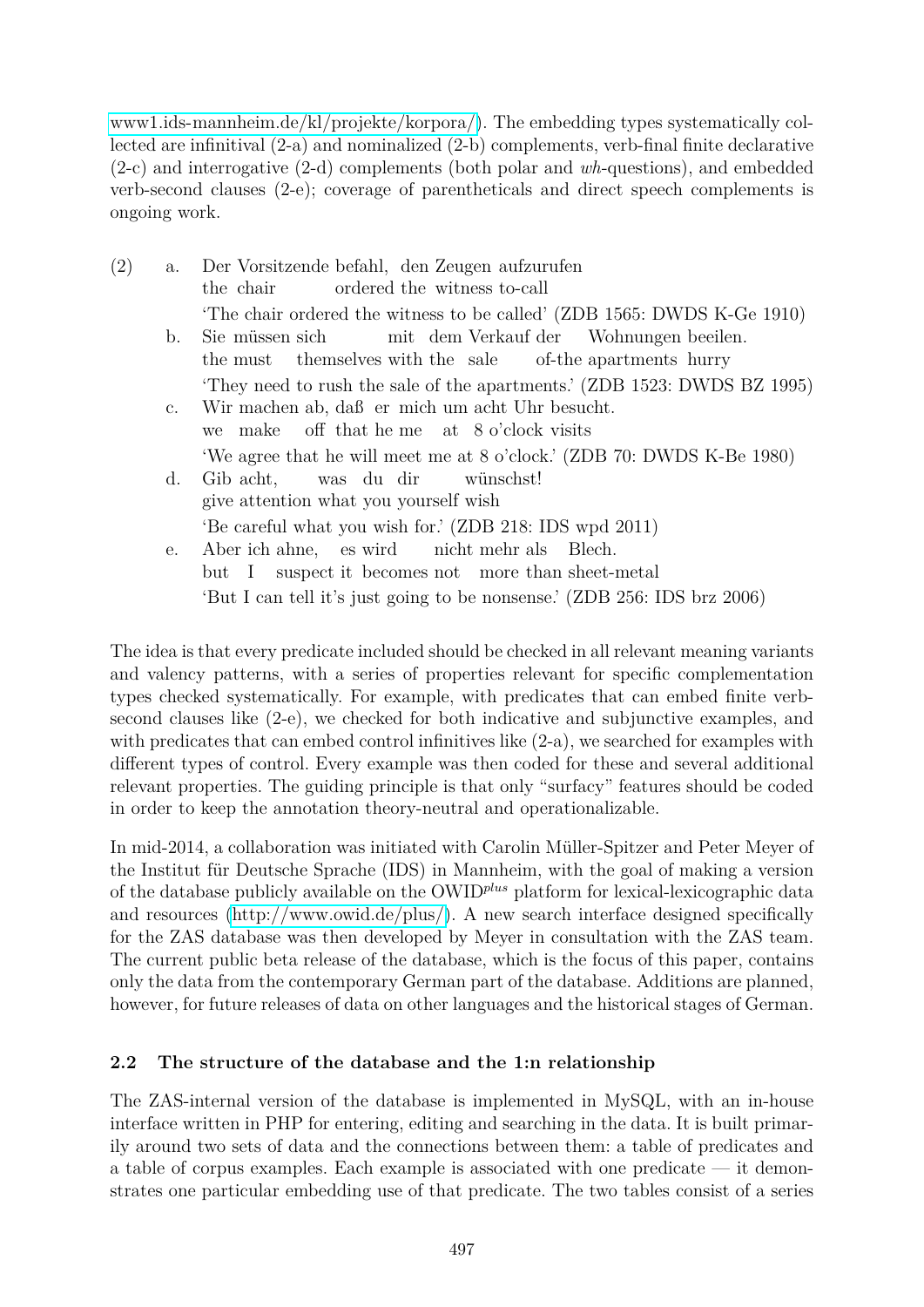of entries, each of which contains several pieces of information on a single predicate or example. An entry in the predicate table contains the (infinitival) form of the predicate itself, as well as information about its syntactic category and morphological make-up. An entry in the example table contains far more information, with values for up to a dozen properties. This includes the text of the example itself, an indication of the argument structure and realization of the matrix clause, finiteness and word-order properties of the embedded clause, what complementizer it is introduced by (if any), whether it is an interrogative, as well as information about the corpus source and a link to the entry for the predicate. As for the size, the contemporary German version currently contains data on over 1700 distinct lexical predicates, exemplified through nearly 17,000 naturally occurring corpus examples.

While there is some additional complexity in the internal implementation (e.g. to deal with multiple languages and allow for easy extensibility), the system's primary goal is to provide information about examples and predicates, and the public version of the database and the OWID*plus* search interface are built around this idea. At any given time, the interface displays either an example table view or a predicate table view, and every search query is ultimately interpreted as a search for either predicates or examples fitting certain criteria. At a basic level, this is fairly straightforward, but there are some cases where the interactions between predicate properties and example properties can lead to significant complexity. This arises from the fact that, while each example is tied to exactly one predicate, a given predicate will normally be associated with several examples. Dealing with this 1:n relationship presents interesting challenges for the design of the search interface, and thus will be extensively discussed throughout this paper. To set the stage, it will be useful to go into a bit more detail here about how examples, predicates, and their respective properties interact in the structure of the database itself.

The database is designed to enable sophisticated searches in order to obtain lists of predicates with complex combinations of properties. But it is the examples that constitute the bulk of the data, collected and coded for research use in the database, and what primarily interests us about the predicates is what kinds of embedded clauses are found in the examples associated with them. The information about these clauses is recorded in example properties, and thus to a large extent we search for predicates not by specifying their own properties, but those of the examples they embed. For example, we might want to search for all predicates that can embed subjunctive verb-second clauses, but no infinitives. Of course, it works the other way around as well. When searching for examples, some of the properties we might be interested will actually be properties of the predicate. We could e.g. search for all examples where the embedding predicate is a denominal verb in the hopes of finding out whether this correlates with the control status of embedded infinitives.

The crucial thing is that, despite this parallel, example properties and predicate properties are logically distinct in the way they function, and this is precisely because of the 1:n relationship. Let us consider the predicate properties first, because their status is simpler. In a search for predicates, constraints on predicate properties filter the results in an obvious way. If we specify the value Pt-V for the predicate property "morphology", the search will only return predicates that are morphologically particle verbs. The handling of predicate properties is just as simple in a search for examples, because for every example, there is exactly one predicate. We can thus treat predicate properties as though they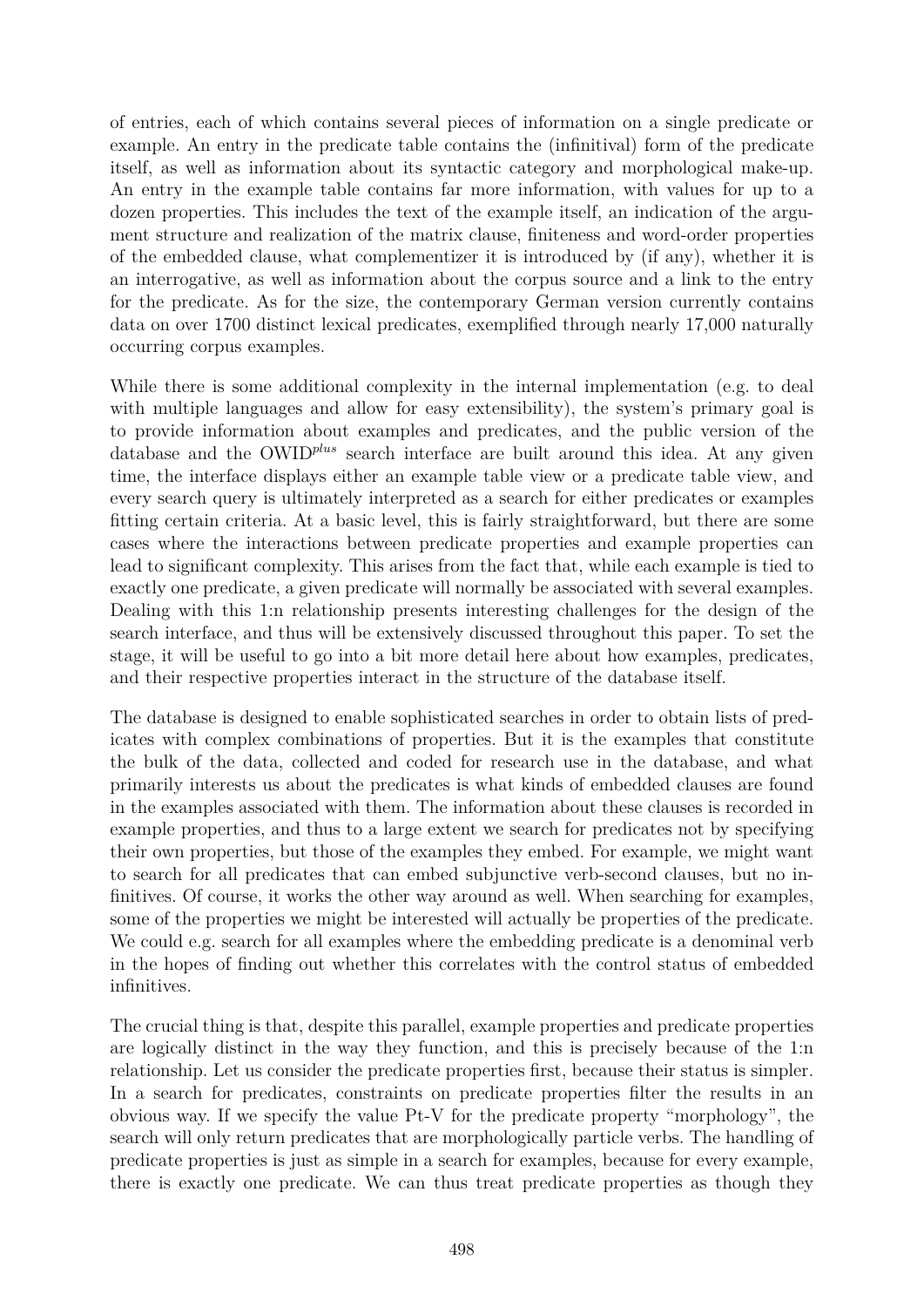were example properties: we can search for *examples* with the value Pt-V for the property "morphology" (in Section 4.3 we will introduce the term *derived example criterion* for this concept), and rather than a list of all predicates that are morphologically particle verbs, we will get a list of all examples in which the predicate is morphologically a particle verb.

This simple situation does not hold with example properties. Matters are straightforward in an example search, because constraints on example properties simply filter examples. If we specify the value KONJ I for the example property "verb mood", the search will return only examples in which the embedded clause is finite and in the subjunctive I mood. But in a predicate search, the logic of 1:n makes things much more interesting. Because each predicate is associated with many examples, we cannot simply translate an example property into an implicit predicate property. We cannot say "return all predicates with the value KONJ I for the example property "verb mood"", because there is no unique example associated with each predicate. Rather, the relationship between predicates and example properties is more complex and has to be made clear in the search. The basic idea is that you are searching for predicates which are associated with at least one example that is characterized by the example property. We can rephrase this in the terms of the example above as "return all predicates which appear in at least one example which has the value KONJ I for the example property "verb mood"". By itself, this step is not particularly difficult, but it raises interesting questions when it comes to building complex queries involving more than one property.

Imagine now that we are interested in both subjunctives and embedded verb second two properties that have often been thought to go together in German. There are two different ways to understand a search for predicates that can embed subjunctive clauses and verb-second clauses. A simple conjunction of two queries might return all predicates that have at least one subjunctive I example and at least one verb-second example. In this case, subjunctive I and verb second are independent, and because each predicate is associated with multiple examples, they may both apply to the same example, like (3-a), or they may apply to distinct examples associated with a single predicate, like (3-b) which is subjunctive I and (3-c) which is verb second.

- $(3)$  a. he threatens he will.SBJI now someone question droht an, er werde nun jemanden befragen. 'He's threatening that he'll question someone now.' (ZDB 356: DWDS K-Be 1999)
	- b. Man nahm an, daß Leben ohne one took on that life without light impossible be.s BJI Licht unmöglich sei. 'It was assumed that life was impossible without light.' (ZDB 624: DWDS TS 1999)
	- c. Zdenka hat sich Zdenka has herself her-side in Metteo loved ihrerseits in Matteo verliebt und schreibt ihm die and writes him the Liebesbriefe, von denen er annimmt, sie stammen von Arabella. love-letters from which he assumes they come from Arabella 'Zdenka for her part has fallen in love with Matteo and writes him love letters, which he assumes come from Arabella.' (ZDB 629: DWDS K-Wi 1998)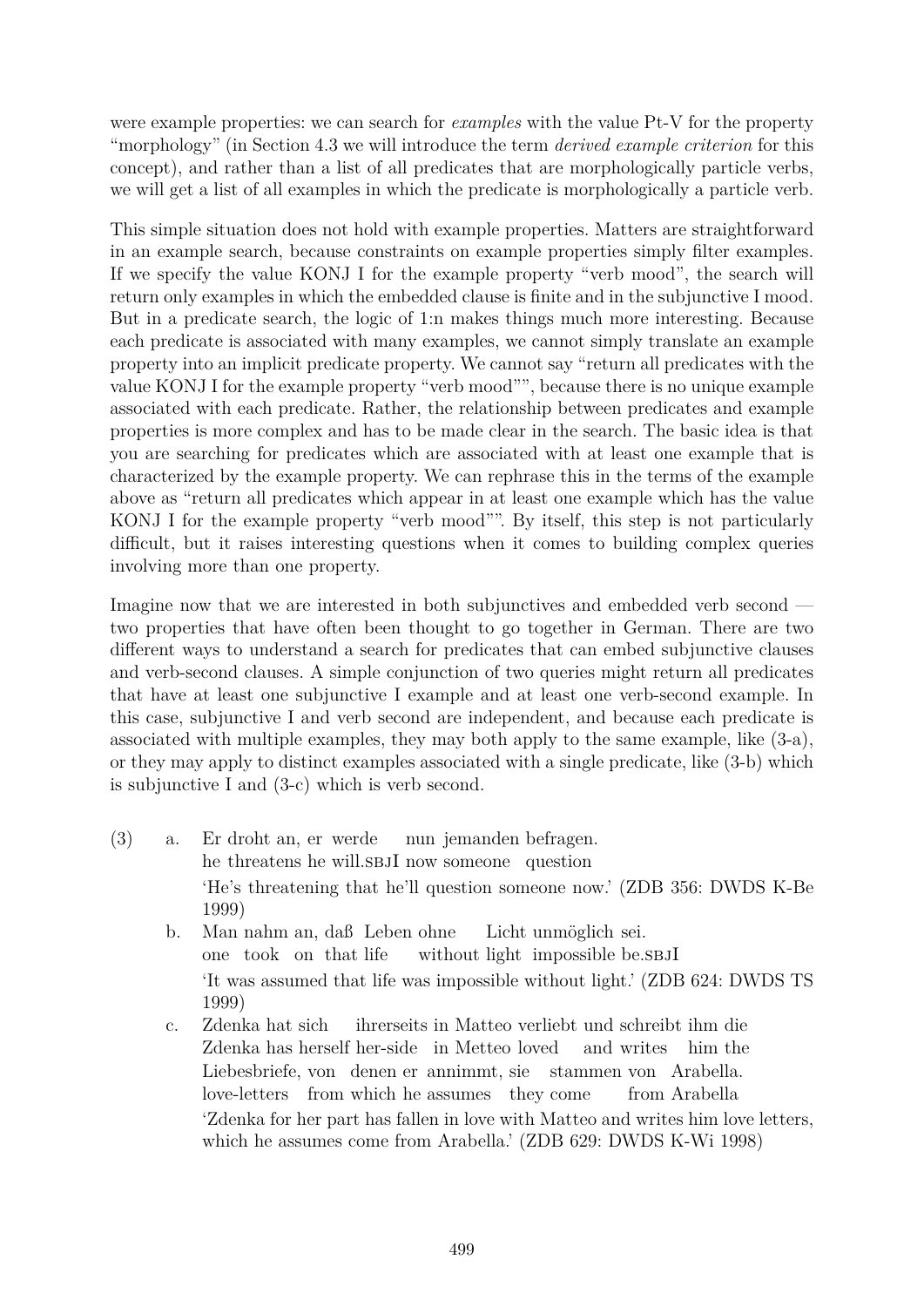This may indeed be what we want. But a different possibility is that we are interested in predicates that can embed a subjunctive I verb-second clause, i.e. we want single examples like (3-a) in which both properties hold. A task for our tools is thus to make both of these logical combinations of multiple example properties in a single predicate search possible in a way that is as easy as possible to understand. We will discuss the way the interface does this in Section 4.3.

### **3. Requirements for the UI**

The new user interface for the published version of the ZAS database on the OWID*plus* platform has to meet two broad requirements which we will discuss in turn. First, it has to provide facilities for formulating queries that can take full advantage of the range of data stored in the database and the connections between them. Second, it must be useable, at least at a basic level, for researchers who are interested in the behavior of clause-embedding predicates but have limited experience with databases and sophisticated search tools.

#### **3.1 Semantic requirements for possible searches**

The minimum capabilities necessary for the interface to actually reflect the structure of the underlying database are to allow search queries for both examples and predicates, where both types of query can refer to both example criteria and predicate criteria. To really exploit the full capabilities of the database, the interface should additionally provide the means to build complex queries combining multiple example and predicate criteria. The simplest form of this would be to allow the conjunction of criteria, interpreted so that the results returned by a search would be the examples or predicates simultaneously meeting all of the criteria specified. We discuss how the interface manages this in sections 4.1 and 4.2. The 1:n relationship means, however, that even this simple conjunction can potentially involve distinct semantics when a search for predicates involves more than one example criterion. One could design an interface that allows searches with all arbitrary boolean combinations of the different types of criteria, but much of this complexity is unlikely to be particularly useful for the study of lexical effects on clausal embedding, and certain types of combinations are more likely to lead to searches that are difficult to interpret than to allow the posing of typical research questions. We discuss the relevant trade-offs and the design decisions made in Section 4.3.

#### **3.2 UI design and usability requirements**

The original ZAS-internal interface was designed for team members working *on* the database. It thus includes facilities for entering and editing data in addition to running searches, and it works on the assumption that users are well acquainted with the structure and workings of the database. The new interface for the public version, however, is intended purely as a way to search and explore the database, for a wide audience of users, including novices. Thus the following considerations guided the design process:

- The interface should be explorable and discoverable for users with various degrees of prior experience.
- It should present an intuitive view of the data, making use of established interface design metaphors familiar from other web applications so that users can easily understand what they are looking at and how they can manipulate it.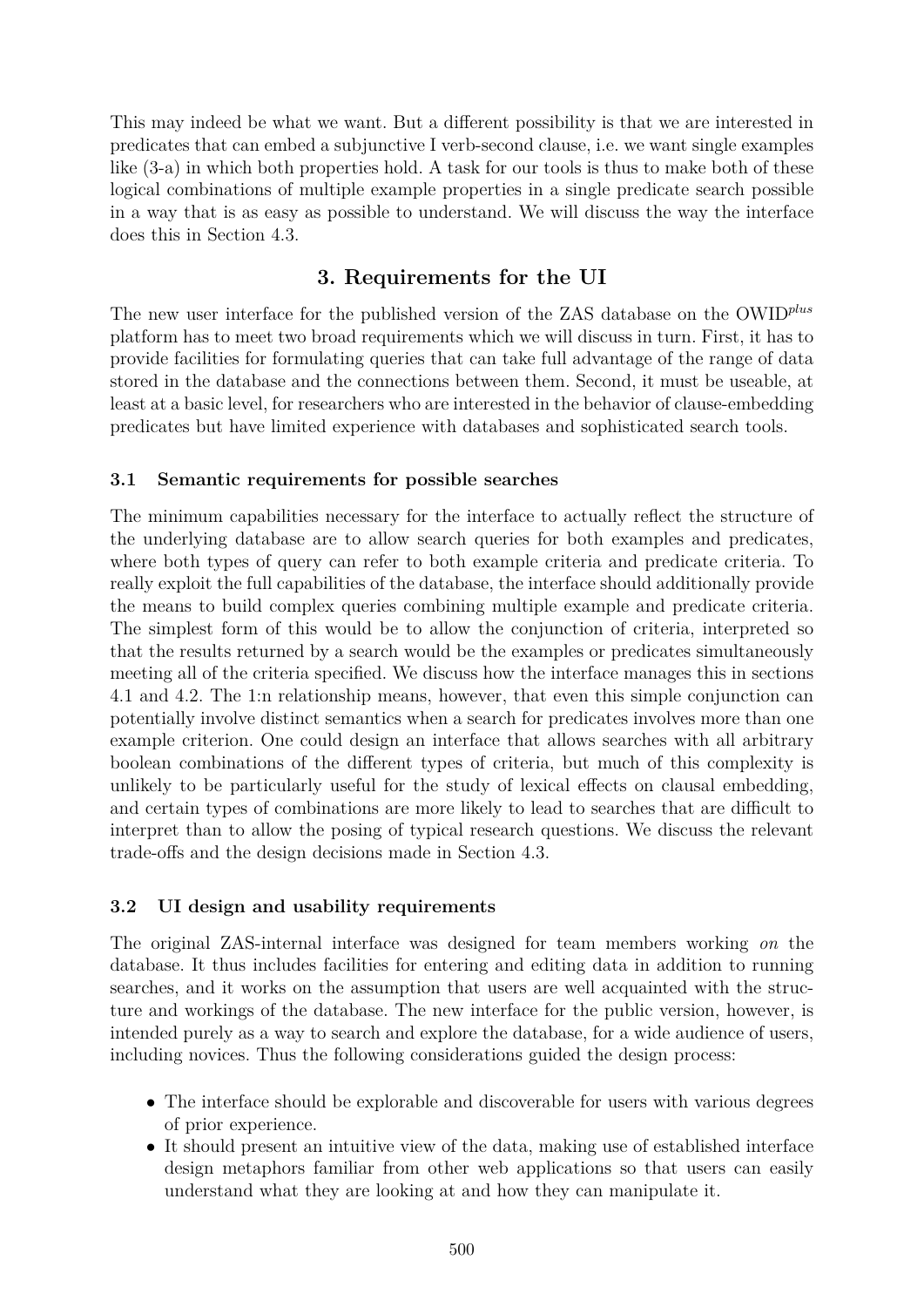- The view should be updated in real time whenever the user takes any action, so that they get immediate feedback and can quickly explore the consequences of different types of input.
- Running a basic query for an example or predicate satisfying some criterion should be extremely easy.
- Running complex queries involving boolean combinations of several criteria, while differentiating the various semantics relating to the 1:n relationship, should be possible.
- Ideally, it should be possible to get from the simplest search to the most complex by adding pieces step-by-step, where each intermediate step is a valid query, so that users can build their way up from novice to expert usage.
- The system should be equipped with extensive documentation, with facilities for accessing relevant parts directly from specific bits of the interface.

# **4. Design of the UI**

## **4.1 Central concepts and basic search**

The design of the user interface reflects the fact that the database is structured around two tables. At any given time, a version of either the example table or the predicate table is presented. The rows correspond to distinct entries — predicates or examples and the columns display the properties associated with each entry. Every type of user input operates on one of these two views, with the results shown by updating the view in real time. Entering and modifying search queries manipulates restrictions on the entries displayed in the table. Thus there is no dedicated "query entry view" or "search results view", but a single view combining both, allowing users to immediately see the effects of the search criteria they enter and to modify them on the fly in order to test out and craft precise queries.

The two tables are identical in how they work and respond to input and boast the same system of integrated documentation  $-$  a detailed User Guide with  $(i)$  markers adjacent to the various interface elements that link directly to the relevant section of the Guide. The interface also provides facilities for exporting the data currently displayed in either table for local storage and processing. This function is disabled in the current public beta but will be activated in future releases. Both tables also allow for an "advanced search" which adds a more sophisticated query builder to the usual table. Note, however, that the advanced search is not an alternative to the basic table views, but rather an extension. The full functionality of the basic example and predicate tables is still available and works in the same way, just with additional possibilities for filtering the data. This will be described in detail in Section 4.2.

Switching between the example and predicate tables of course radically alters the way in which the data are presented. Even still, in most cases this change does not actually affect which data are presented, only the perspective from which they are viewed. This is because both table views combine information on both examples and predicates and display them in a single table, so that in general the same data can be presented either way — we say that the two tables are 'in sync'. The example table also contains predicate properties, since each example is associated with a predicate, and the predicate table also contains example properties, since each predicate is exemplified by a series of examples. There are, however, circumstances in which the tables can go out of sync, in particular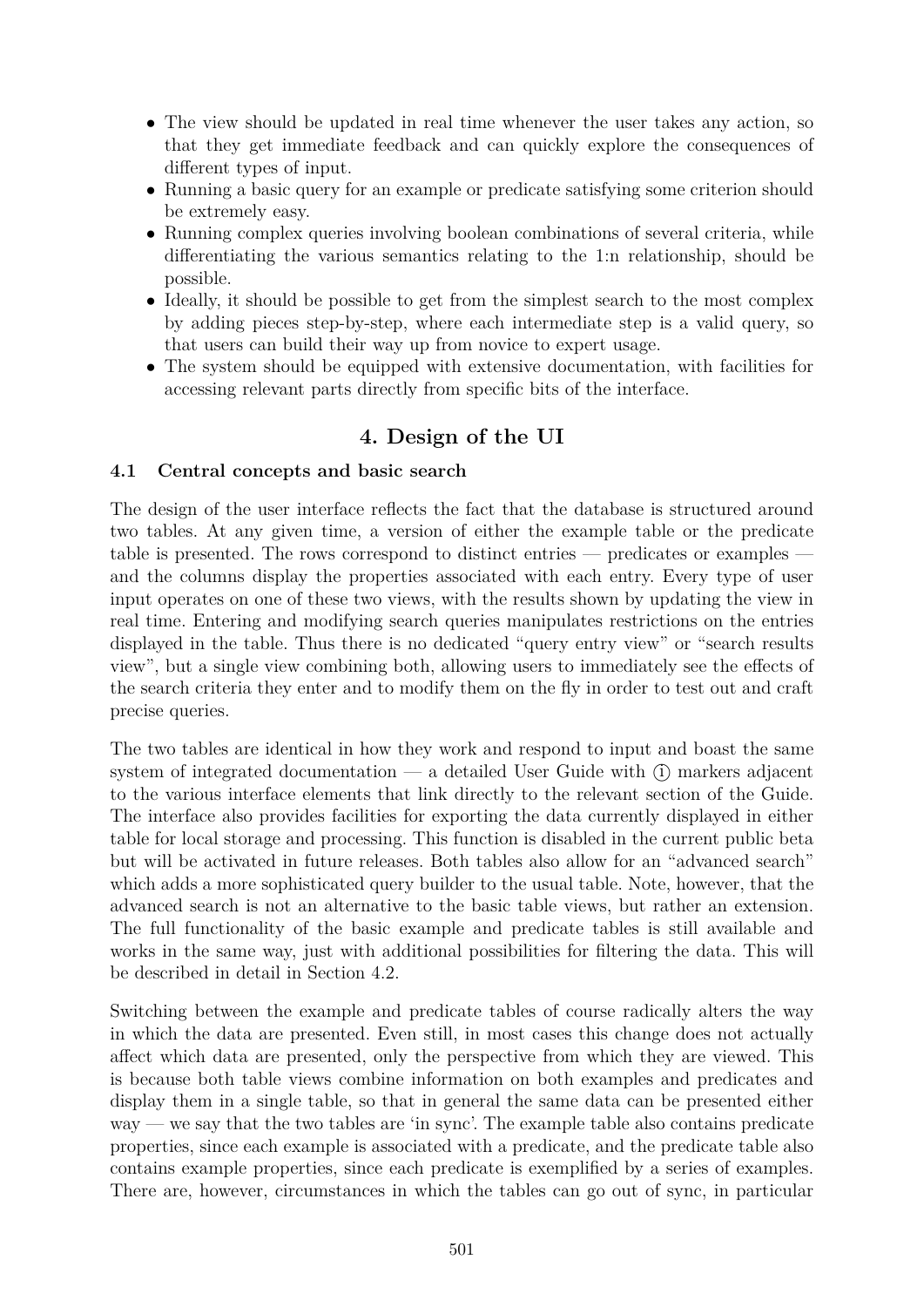when searching for predicates based on example properties that can in principle apply to more than one example. This will be discussed in Section 4.3.

The main properties of the basic table views can be seen in Figure 1, with the relevant numbered features explained below.

| o predicate table<br>example table |                                          |                                                                                                                                                                                                     | 3                        | remove all filters from this table | download table data | B<br>□ use advanced search |                             |  |  |
|------------------------------------|------------------------------------------|-----------------------------------------------------------------------------------------------------------------------------------------------------------------------------------------------------|--------------------------|------------------------------------|---------------------|----------------------------|-----------------------------|--|--|
| Showing 1 to 6 of 16,765 entries   |                                          |                                                                                                                                                                                                     | <b>Column visibility</b> |                                    |                     |                            |                             |  |  |
| predicate $\boldsymbol{\Theta}$    | $example$ <sup><math>\theta</math></sup> | 2                                                                                                                                                                                                   |                          | example type <b>O</b>              |                     | complementizer <b>O</b>    | arg. structure <sup>6</sup> |  |  |
| abbringen                          |                                          | Lafrance hatte vor zwei Wochen vergeblich versucht, die Taliban-<br>Regierung von der Zerstörung der Buddha-Statuen abzubringen.                                                                    |                          | nmlz                               |                     |                            | $P-y-x$                     |  |  |
| abbringen                          |                                          | Eine Einstellung der indirekten Subventionen könnte Ahearne von jener<br>inkonsequenten Haltung abbringen, die einen Unterschied macht<br>zwischen einem bestens vom Staat versorgten und bezahlten |                          | nmlz                               |                     |                            | $Q - x - P$                 |  |  |
| abbringen                          | Verbrüderungsküsse verteilen.            | Er plauderte als Verkehrsdirektor und Mensch mit den Hippies und<br>brachte sie zumindest davon ab, daß sie weiterhin leichtsinnige                                                                 |                          | compDecl                           | dass                |                            | $P-y-x$                     |  |  |
| abbringen                          | Wege abbringen.                          | Daß Hunderttausende Arbeitnehmer dann arbeitslos sein werden, kann<br>eine Partei, die um ihre Grundsätze weiß, auch nicht vom rechten                                                              |                          | compDecl                           | dass                |                            | $O - x - P$                 |  |  |
| abbringen                          | Berges heruntergefallen.                 | Nur war er nicht davon abzubringen, er sei auf der anderen Seite des                                                                                                                                |                          | zeroDecl                           | $\mathbf{L}$        |                            | $P - v - x$                 |  |  |

Figure 1: Basic Search

- 1 Selection of either the example or the predicate table view
- 2 Headers showing the properties currently displayed, blue for predicate properties, orange for example properties. Clicking on a property sorts the table by its values.
- 3 Facilities for specifying which properties are displayed as columns
- 4 Text box for entering a string that should be contained in the value for the relevant property, with autosuggest functionality and regular expressions
- 5 Pull down, for properties with a small number of permissible values
- 6 Click here to build an advanced search
- 7 List of entries in the table that match the current search, updated in real time. Double-clicking a row brings up complete information on its entry.

### **4.2 Advanced searches with the query builder**

The per-column filtering options of the two tables are good for simple, quick and intuitive searches, but they are restricted in the following ways:

- For each example or predicate property, at most one search criterion may be formulated.
- The search criteria cannot be negated.
- The only way the table filtering criteria can be combined is by logical conjunction, such that all criteria must be fulfilled at the same time.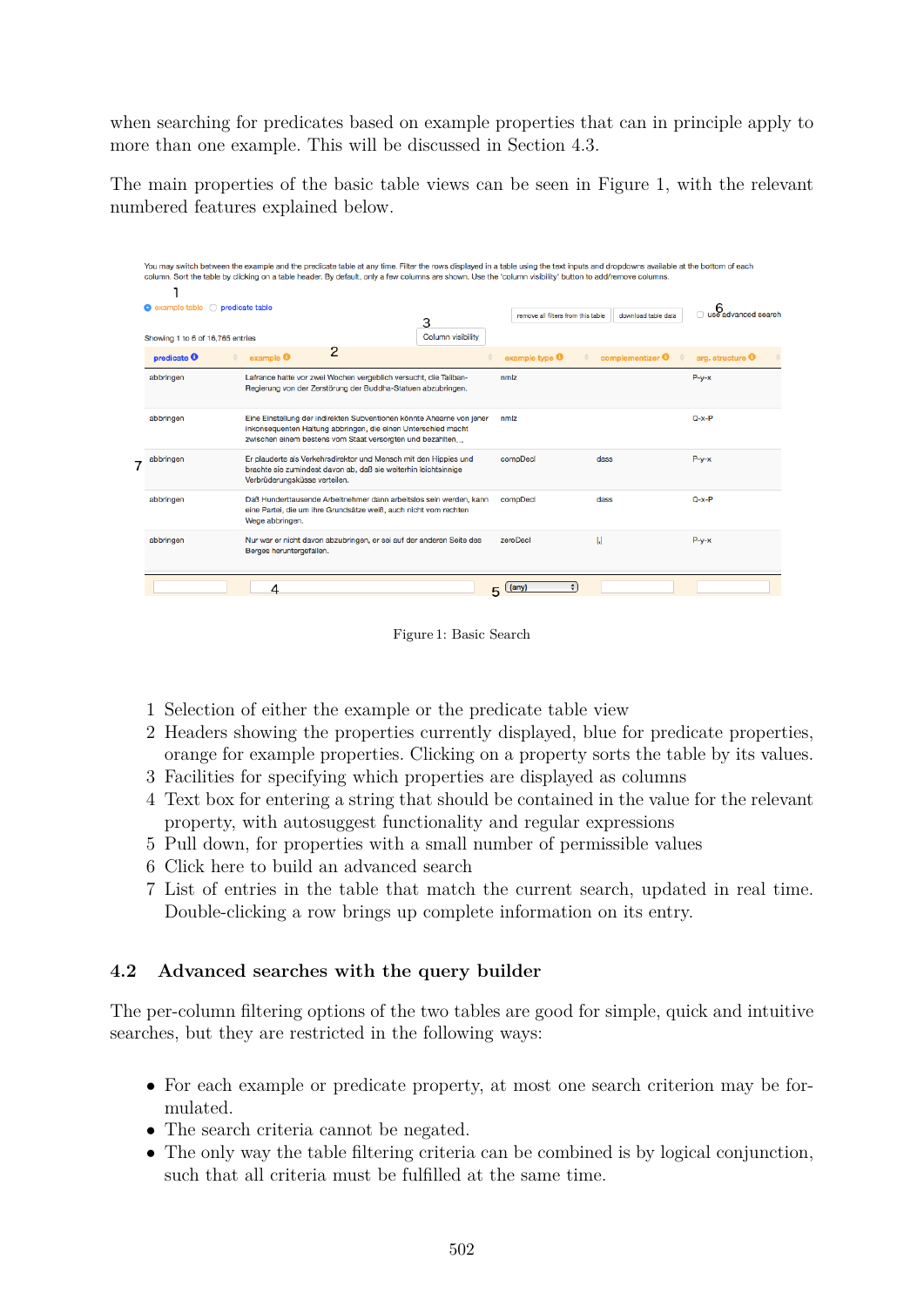The interface's advanced search option provides an additional layer of search functionality that eliminates these restrictions. The advanced search is not a separate mode of access, i.e. it does not replace the interactive and explorative data presentation in the two tables, but complements it by letting the user restrict the underlying data set that is presented. To be more precise, both tables present the search result for the advanced query, albeit from two different perspectives. The data may then undergo filtering and sorting in a table, which amounts to the logical conjunction of the advanced search criteria and the filtering criteria defined in a specific table. In a sense, the advanced query acts as an additional "super-filter" on both tables.

Advanced search can be activated and deactivated at any time by a simple mouse click. When activated, the advanced query builder is shown above the table. As with the standard table filters, any change a user makes to the advanced query is immediately reflected in both tables. The query builder component itself follows the design of search components in modern operating systems, such as the advanced search offered in the default file manager "Finder" on Apple computers or in the query builder integrated in Microsoft Outlook. It allows the user to formulate an arbitrary number of criteria, even multiple criteria concerning the same property. To this end, the user may add any number of *criterion selectors* using the " $+$ " button. Each criterion selector offers all types of search criteria also available as table filters. Criterion selectors for example properties have the orange background of the example table, while those for predicate properties have the blue one of the predicate table.

Arbitrary boolean combinations are supported as follows: All criterion selectors have an additional drop-down menu for optional negation; in addition, there is a special type of search criterion called "group of conditions" that opens up a *subgroup* of search criterion selectors connected by possibly negated conjunction or disjunction (logical "or", "and", "nor" or "nand"), yielding four types of logical connectivity: "all/none/at least one/not all subgroup criteria is/are true". Subgroups may be nested inside subgroups to any depth. The top-level criterion selectors of the advanced search can be thought of as implicitly contained in a conjunction group. Figure 2 shows a complex advanced search with nested subgroups, yielding examples with a predicate containing the string "sag" that embed an infinitive clause or a subordinate clause with both a complementizer containing "d" and a verb in the subjunctive I.

The table-specific filtering options and the advanced search system show intentional overlap with regard to both functionality and design. Input widgets in tables and in advanced search work exactly the same way. When working with a specific table, the user can freely choose between adding a filter to the table or adding the same condition as an advanced constraint on the top-level of the advanced query builder.

The advanced settings for search semantics, to which we now turn, are somewhat different.

### **4.3 Advanced search semantics**

As discussed above, the 1:n relation between predicates and examples gives rise to potentially complex search questions beyond mere boolean combinations of criteria. The user interface introduced in this paper offers a principled approach to altering the semantics of queries through three user-defined settings. A deeper understanding of these settings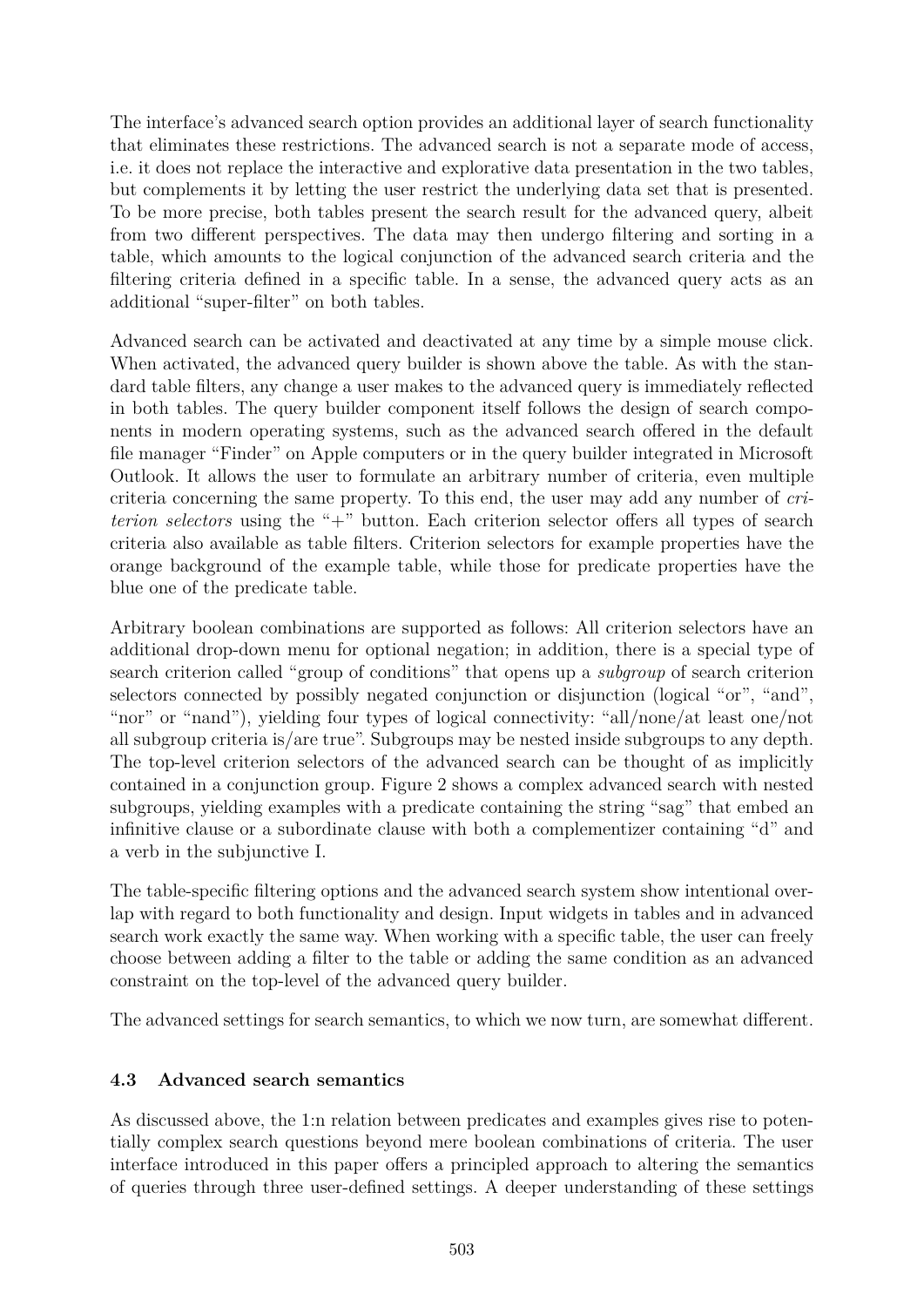| With the advanced search query builder, you can filter the total dataset using an arbitrary number of search criteria. Use the + and -<br>icons to add or remove criteria. The results may further be filtered and sorted in the individual tables. |                                                                   |                                    | clear advanced search                         |
|-----------------------------------------------------------------------------------------------------------------------------------------------------------------------------------------------------------------------------------------------------|-------------------------------------------------------------------|------------------------------------|-----------------------------------------------|
| group of conditions: $\dagger$<br>at least one is true                                                                                                                                                                                              | ÷                                                                 | ი<br>Ξ                             |                                               |
| $\div$ linf<br>$\frac{1}{2}$<br>example type<br>is                                                                                                                                                                                                  | $\div$                                                            | $\bullet$                          |                                               |
| group of conditions: $\hat{z}$<br>all are true                                                                                                                                                                                                      | $\div$                                                            |                                    |                                               |
| complementizer<br>$\bullet$<br>contains                                                                                                                                                                                                             | $\bullet$ d                                                       |                                    |                                               |
| $\div$<br>$\div$<br>verb mood<br>is                                                                                                                                                                                                                 | basic options<br>KONJ   \$                                        | $\bullet$                          |                                               |
|                                                                                                                                                                                                                                                     | dass                                                              |                                    |                                               |
| $\hat{\mathbf{z}}$<br>$\div$ sag<br>predicate<br>contains                                                                                                                                                                                           | all options                                                       | $\bullet$<br>$\bullet$             |                                               |
| • example table<br><b>O</b> predicate table                                                                                                                                                                                                         | dass                                                              |                                    |                                               |
|                                                                                                                                                                                                                                                     | wie AdvP                                                          | remove all filters from this table | v use advanced search<br>download table data  |
| Showing 1 to 3 of 30 entries (filtered from 16,767 total entries)                                                                                                                                                                                   | <b>Column visibility</b>                                          |                                    |                                               |
| predicate $\boldsymbol{\Theta}$<br>example $\Theta$                                                                                                                                                                                                 |                                                                   | example type $\Theta$              | verb mood <b>O</b><br>complementizer <b>O</b> |
| zu erwürgen.                                                                                                                                                                                                                                        |                                                                   |                                    |                                               |
| aussagen<br>noch nichts über deren staatspolitische Berechtigung aus.                                                                                                                                                                               | Eine Bundesausgabe als Subvention erkannt zu haben, sagt freilich | inf                                |                                               |
| aussagen<br>gewesen sei.                                                                                                                                                                                                                            | Aber dies sage nichts darüber aus, daß Novum im Besitz der SED    | compDecl<br>dass                   | <b>KONJI</b>                                  |
|                                                                                                                                                                                                                                                     |                                                                   | $\div$<br>(any)                    | $\hat{\mathbf{r}}$<br>(any)                   |

Figure 2: Building an advanced query

requires looking into how aspects of scope and negation interact in complex queries. A tutorial-style and hands-on introduction to these advanced aspects can be found in the online User's Guide. In what follows, we approach the subject from a formal perspective.

Let  $E$  denote the set of examples and  $\mathbb P$  the set of predicates. Different example criteria will be denoted by  $E_1, E_2$ , etc., different predicate criteria by  $P_1, P_2$ , etc. An example criterion in the narrow sense (henceforth, *basic example criterion*) can only be applied to examples and puts a user-defined constraint on a specific example property; if the criterion *E*<sup>1</sup> actually applies to example  $e \in \mathbb{E}$ , this will be written in predicate-logic fashion as  $E_1(e)$ . A basic example criterion corresponds to an example property filter in the example table. Correspondingly, a predicate criterion in the narrow sense (henceforth, *basic predicate criterion*) can only be applied to predicates and puts a user-defined constraint on a specific predicate property; if the criterion  $P_1$  actually applies to predicate  $p \in \mathbb{P}$ , this will be written as  $P_1(p)$ . A basic predicate criterion corresponds to a predicate property filter in the example table. Almost all search criteria can be used in negated form; we will use the superscript bar, as in  $\overline{X}$ , to signal user-defined negation of a criterion X, such that  $X(x) \Leftrightarrow \neg X(x)$ . We write  $pred(e)$  to denote the predicate exemplified by example *e*. To make the formulas a bit shorter and more legible, the letters *e* and *p* will always be used in such a way that  $e \in \mathbb{E}$  and  $p \in \mathbb{P}$  are implied.

In what follows, we assume that a search query is formulated in the advanced search query builder and we pose the question of how exactly these criteria define a search result set with respect to the two tables.

Queries concerning the example table are the easier part of the picture. For each predicate criterion  $P_j$  we define a *derived* example criterion  $E^{P_j}$  such that  $E^{P_j}(e)$  is true iff  $P_j$  (*pred* (*e*)). If  $P_j$ , for instance, means "is a verb", then  $E^{P_j}$  stands for "is an example whose predicate is a verb". A derived example criterion corresponds to a predicate property filter in the example table. A single search criterion (regardless of whether we are dealing with table filters or with advanced query criteria) as applied to the exam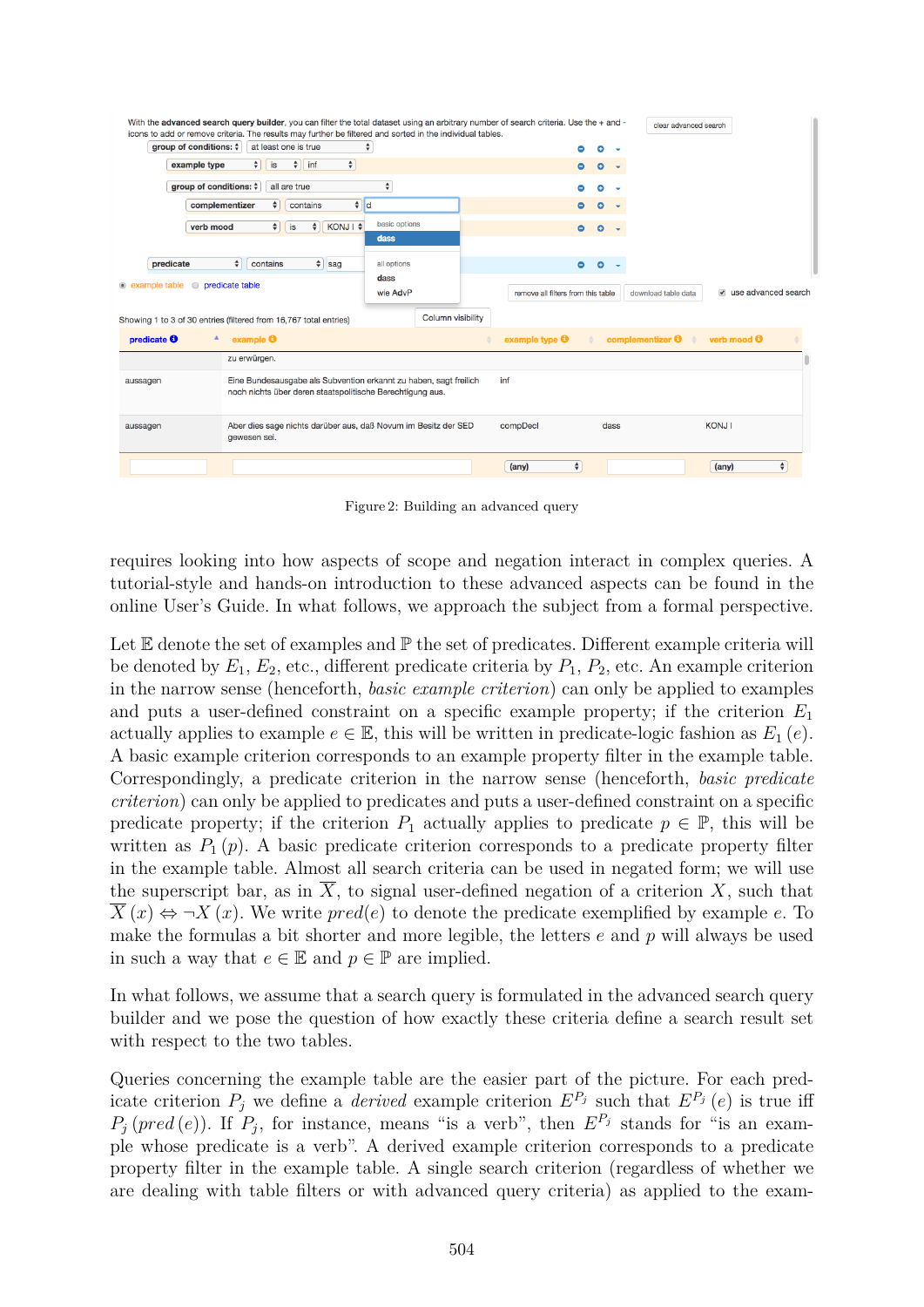ple table is either a basic or a derived example criterion. Since the example table shows the result of applying the conjunction of table filters and advanced search criteria to the entire database data set, searching the example table always means applying a boolean combination of basic and derived example criteria. To simplify formal exposition, we will stick to a sample advanced query consisting of a conjunction of two basic example criteria  $E_1$  and  $E_2$  and one basic predicate criterion  $P_3$ ; extension to the general case is straightforward. When applied to the example table, an example *e* is shown in the table if and only if  $E_1(e) \wedge E_2(e) \wedge E^{P_3}(e)$ , which is equivalent to formula (1):

$$
E_1(e) \wedge E_2(e) \wedge P_3(pred(e)) \tag{1}
$$

Figure 3 shows a concrete case of this kind of query on the example table, in a search for examples with a particle verb (Pt-V) [criterion *P*] that embed an interrogative clause [criterion  $E_1$ ] with a verb in subjunctive I mood [criterion  $E_2$ ].

|           | With the advanced search query builder, you can filter the total dataset using an arbitrary number of search criteria. Use the + and -<br>icons to add or remove criteria. The results may further be filtered and sorted in the individual tables. |        |              |        |                                                                                                                     |                    |                    |                                                                        |                                    |                    |           |       |                         | clear advanced search                          |                       |                    |  |
|-----------|-----------------------------------------------------------------------------------------------------------------------------------------------------------------------------------------------------------------------------------------------------|--------|--------------|--------|---------------------------------------------------------------------------------------------------------------------|--------------------|--------------------|------------------------------------------------------------------------|------------------------------------|--------------------|-----------|-------|-------------------------|------------------------------------------------|-----------------------|--------------------|--|
|           | example type                                                                                                                                                                                                                                        | $\div$ | is           | $\div$ | interr                                                                                                              | $\hat{\mathbf{z}}$ |                    |                                                                        |                                    | $\bullet$          | $\circ$   |       |                         |                                                |                       |                    |  |
|           | verb mood                                                                                                                                                                                                                                           | $\div$ | is           | $\div$ | $KONJI$ $\neq$                                                                                                      |                    |                    |                                                                        |                                    | $\bullet$          | $\circ$   |       |                         |                                                |                       |                    |  |
|           | pred. morphology                                                                                                                                                                                                                                    | ÷      | is           | $\div$ | Pt-V                                                                                                                |                    | $\hat{\mathbf{z}}$ |                                                                        |                                    | $\bullet$          | $\bullet$ |       |                         |                                                |                       |                    |  |
|           |                                                                                                                                                                                                                                                     |        |              |        |                                                                                                                     |                    |                    |                                                                        |                                    |                    |           |       |                         |                                                |                       |                    |  |
|           |                                                                                                                                                                                                                                                     |        |              |        |                                                                                                                     |                    |                    |                                                                        |                                    |                    |           |       |                         |                                                |                       |                    |  |
|           |                                                                                                                                                                                                                                                     |        |              |        |                                                                                                                     |                    |                    |                                                                        |                                    |                    |           |       |                         |                                                |                       |                    |  |
|           |                                                                                                                                                                                                                                                     |        |              |        |                                                                                                                     |                    |                    |                                                                        |                                    |                    |           |       |                         |                                                |                       |                    |  |
|           | • example table • predicate table                                                                                                                                                                                                                   |        |              |        |                                                                                                                     |                    |                    |                                                                        | remove all filters from this table |                    |           |       | download table data     |                                                | a use advanced search |                    |  |
|           |                                                                                                                                                                                                                                                     |        |              |        |                                                                                                                     |                    |                    |                                                                        |                                    |                    |           |       |                         |                                                |                       |                    |  |
|           | Showing 2 to 4 of 110 entries (filtered from 16,767 total entries)                                                                                                                                                                                  |        |              |        |                                                                                                                     |                    |                    | <b>Column visibility</b>                                               |                                    |                    |           |       |                         |                                                |                       |                    |  |
|           | predicate $\boldsymbol{\Theta}$<br>٨                                                                                                                                                                                                                |        | example      |        |                                                                                                                     |                    |                    |                                                                        | example type $\Theta$              |                    |           |       | complementizer <b>O</b> | verb mood $\boldsymbol{\Theta}$<br>$\triangle$ |                       |                    |  |
| anblaffen |                                                                                                                                                                                                                                                     |        | denn wolle." |        |                                                                                                                     |                    |                    | "Ich bat den Fahrer, weiterzufahren, doch der blaffte mich an, was ich | interr                             |                    |           | was   |                         | <b>KONJ1</b>                                   |                       |                    |  |
|           |                                                                                                                                                                                                                                                     |        |              |        |                                                                                                                     |                    |                    |                                                                        |                                    |                    |           |       |                         |                                                |                       |                    |  |
| anblaffen |                                                                                                                                                                                                                                                     |        |              |        |                                                                                                                     |                    |                    | Als die Vertreterei ein Ende hatte, ging jeder zurück an seinen Platz, | interr                             |                    |           | warum |                         | <b>KONJI</b>                                   |                       |                    |  |
|           |                                                                                                                                                                                                                                                     |        |              |        | um sich dann wochenlang anblaffen zu lassen, warum man<br>tatsächlich derjenige sei, der auf dem Display erscheine. |                    |                    |                                                                        |                                    |                    |           |       |                         |                                                |                       |                    |  |
|           |                                                                                                                                                                                                                                                     |        |              |        |                                                                                                                     |                    |                    |                                                                        |                                    |                    |           |       |                         |                                                |                       |                    |  |
| anblöken  |                                                                                                                                                                                                                                                     |        |              |        |                                                                                                                     |                    |                    | Kaum hat er aber sein Fahrzeug verlassen, stellt ihn eine dieser nicht | interr                             |                    |           | was   |                         | <b>KONJ1</b>                                   |                       |                    |  |
|           |                                                                                                                                                                                                                                                     |        |              |        |                                                                                                                     |                    |                    |                                                                        | $(\text{any})$                     | $\hat{\mathbf{v}}$ |           |       |                         | $(\text{any})$                                 |                       | $\hat{\mathbf{v}}$ |  |
|           |                                                                                                                                                                                                                                                     |        |              |        |                                                                                                                     |                    |                    |                                                                        |                                    |                    |           |       |                         |                                                |                       |                    |  |

Figure 3: Sample advanced query with results in the example table

At this point, we will briefly discuss the semantics of example criteria derived from *negated* predicate criteria. The relevance of this interlude will emerge later. It is easy to see that  $\overline{E^{P_j}}(e) \Leftrightarrow E^{P_j}(e)$ . In our previous example case,  $\overline{P_j}$  would mean "is not a verb"; correspondingly,  $E^{P_j}$  represents the property "is an example whose predicate is *not* a verb", which is trivially coextensive with  $\overline{E^{P_j}}$  "is *not* an example whose predicate is a verb". In other words, it is not necessary to separately define derived example criteria for negated predicate criteria; one can always negate the derived criterion instead.

Let us now turn to the way searches apply to the predicate table. When our sample advanced query with two basic example criteria  $E_1$  and  $E_2$  and one basic predicate criterion *P*<sup>3</sup> is applied to the predicate table, then, with default settings, a predicate *p* is shown in the table if and only if the basic predicate criterion applies to  $p$  and there is at least one example *e* for predicate *p* such that *both* example criteria apply to *e*. Formally, it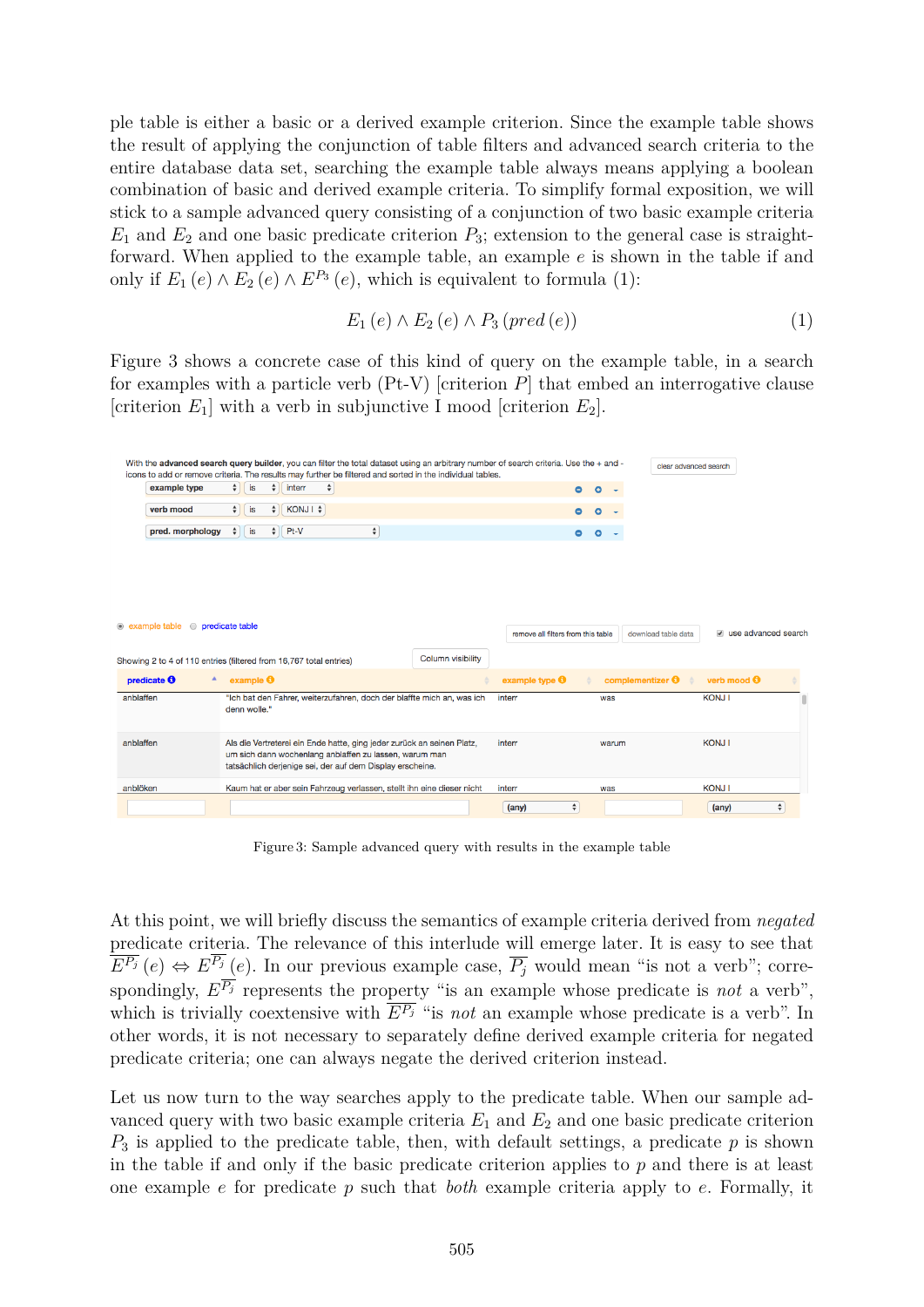is required that ∃*e* (*p* = *pred*(*e*) ∧ *E*<sup>1</sup> (*e*) ∧ *E*<sup>2</sup> (*e*)) ∧ *P*<sup>3</sup> (*p*), which is equivalent to formula (2):

$$
\exists e \left( p = pred(e) \land E_1(e) \land E_2(e) \land P_3(pred(e)) \right) \tag{2}
$$

In other words, the default semantics for searches in the predicate table requires that all basic example criteria be met simultaneously by (at least) one example *e* for *p*. The reason why the default settings for predicate table searches are defined like this becomes apparent from a comparison of formulas (1) and (2). It is easy to see that, with our sample search, a predicate *p* will appear in the predicate table if and only if at least one example for *p* appears in the example table. We say that the two tables are *in sync* in this case; this is a formalization of the intuitive notion, mentioned earlier, that both tables represent the same underlying set of data. This is, of course, also the ultimate reason why it is legitimate to have one advanced search applying to two different tables. Figure 4 shows the results of applying the sample query of 3 on the predicate table, in a search for particle verb (Pt-V) predicates [criterion *P*] for which there is at least one example that embeds an interrogative clause [criterion *E*1] with a verb in subjunctive I mood [criterion *E*2]

| With the advanced search query builder, you can filter the total dataset using an arbitrary number of search criteria. Use the + and - |        |                  |                  |                                |        |                          |                                    |                                        |                      |                       |                       |
|----------------------------------------------------------------------------------------------------------------------------------------|--------|------------------|------------------|--------------------------------|--------|--------------------------|------------------------------------|----------------------------------------|----------------------|-----------------------|-----------------------|
| icons to add or remove criteria. The results may further be filtered and sorted in the individual tables.                              |        |                  |                  |                                |        |                          |                                    |                                        |                      | clear advanced search |                       |
| example type                                                                                                                           |        | $\frac{4}{7}$ is |                  | $\frac{1}{2}$ interr<br>$\div$ |        |                          | $\bullet$                          | $\circ$ $\cdot$                        |                      |                       |                       |
| verb mood                                                                                                                              | $\div$ | is               | ÷                | KONJ I \$                      |        |                          | Θ.                                 | $\bullet$                              |                      |                       |                       |
| pred. morphology                                                                                                                       | $\div$ | is               |                  | $\div$ Pt-V                    | $\div$ |                          | ۰.                                 | $\bullet$ $\bullet$                    |                      |                       |                       |
|                                                                                                                                        |        |                  |                  |                                |        |                          |                                    |                                        |                      |                       |                       |
|                                                                                                                                        |        |                  |                  |                                |        |                          |                                    |                                        |                      |                       |                       |
|                                                                                                                                        |        |                  |                  |                                |        |                          |                                    |                                        |                      |                       |                       |
|                                                                                                                                        |        |                  |                  |                                |        |                          |                                    |                                        |                      |                       |                       |
| • example table • predicate table                                                                                                      |        |                  |                  |                                |        |                          | remove all filters from this table |                                        | download table data  |                       | a use advanced search |
|                                                                                                                                        |        |                  |                  |                                |        |                          |                                    |                                        |                      |                       |                       |
|                                                                                                                                        |        |                  |                  |                                |        |                          |                                    |                                        |                      |                       |                       |
| Showing 1 to 3 of 79 entries (filtered from 1,795 total entries)                                                                       |        |                  |                  |                                |        | <b>Column visibility</b> |                                    |                                        |                      |                       |                       |
|                                                                                                                                        |        |                  | $\blacktriangle$ | morphology $\Theta$            |        |                          | example type $\Theta$              |                                        | verb mood <b>O</b>   |                       |                       |
|                                                                                                                                        |        |                  |                  | $Pt-V$                         |        |                          | compDecl   inf   interr   zeroDecl |                                        | KONJ I   KONJ II     |                       |                       |
|                                                                                                                                        |        |                  |                  |                                |        |                          |                                    |                                        |                      |                       |                       |
|                                                                                                                                        |        |                  |                  |                                |        |                          |                                    |                                        |                      |                       |                       |
|                                                                                                                                        |        |                  |                  | Pt-V                           |        |                          | compDecl   interr   zeroDecl       |                                        | <b>INDC   KONJ I</b> |                       |                       |
|                                                                                                                                        |        |                  |                  |                                |        |                          |                                    |                                        |                      |                       |                       |
| predicate $\boldsymbol{\Theta}$<br>anblaffen<br>anblöken<br>angkola                                                                    |        |                  |                  | $D+M$                          |        | $\div$                   | compDool Linf Lintors Lambe        | $\overset{\blacktriangle}{\mathbf{v}}$ | INDC LICALLI         |                       | $\hat{\mathbf{v}}$    |

Figure 4: Sample advanced query with results in the predicate table

In many cases, the default semantics for the predicate table is not sufficient to meet users' needs. In our sample advanced query, a user might be interested in seeing all predicates  $p$  fulfilling criterion  $P_3$  for which there is

- at least one example  $e_1$  fulfilling criterion  $E_1$  and
- at least one example  $e_2$  (possibly, but not necessarily identical to  $e_1$ ) fulfilling criterion  $E_2$ .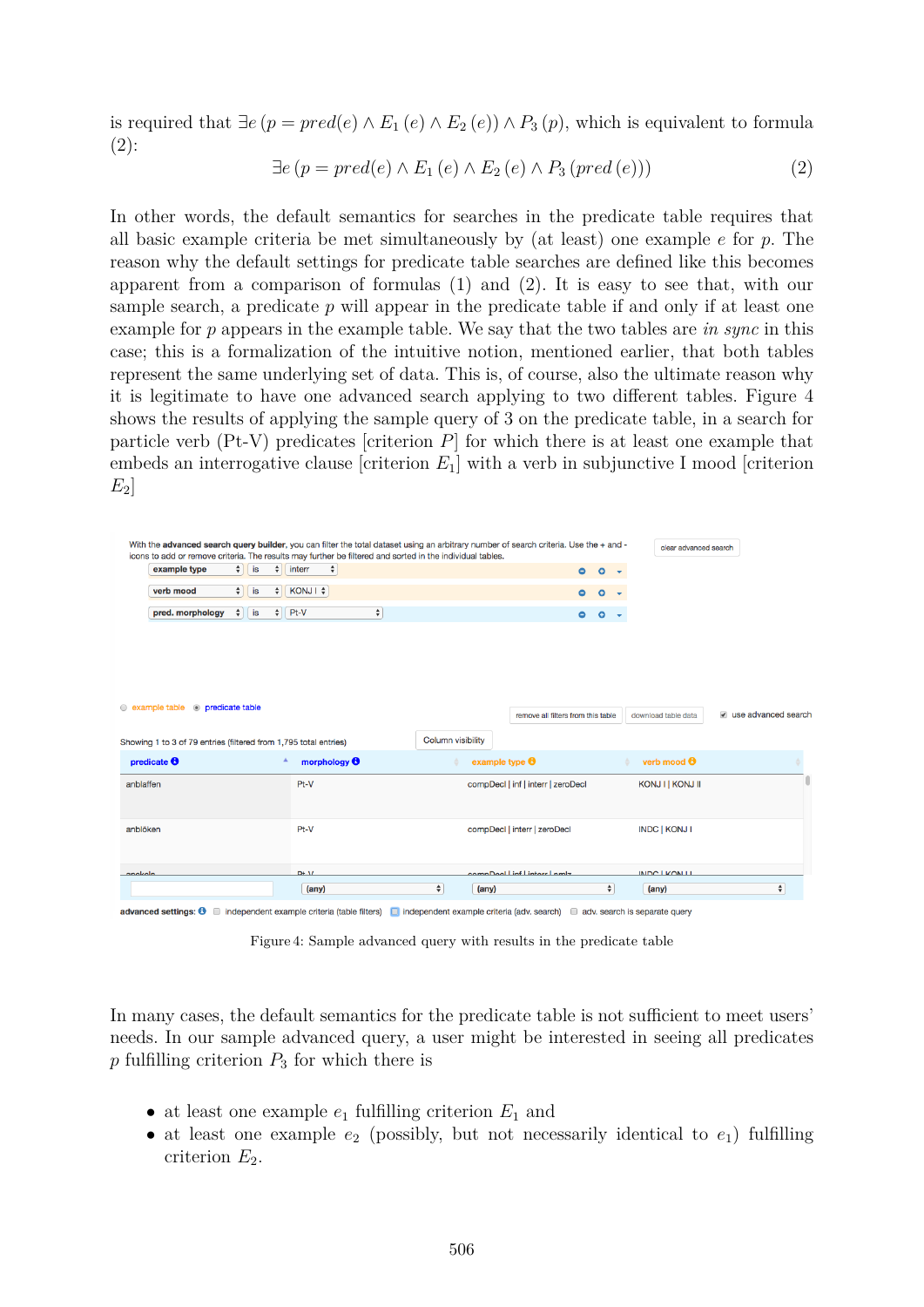To handle this case, the user can specify what we (for want of a better term) call *independent example semantics* for the advanced query builder by ticking the "independent example criteria (adv. search)" checkbox appearing under the predicate table. With this semantics turned on, the search logic for the predicate table re-interprets the basic example criteria as *derived predicate criteria*. Clearly, deriving predicate criteria from example criteria has to be done differently than the other way around. We define, for each basic example criterion  $E_i$ , a *derived* predicate criterion  $P^{E_i}$  that holds of a predicate p iff  $\exists e (p = pred(e) \land E_i(e))$ . If  $E_i$ , for example, means "has an embedded infinitive clause", then  $P^{E_i}$  stands for "is a predicate with *at least one* example that has an embedded infinitive clause". With our sample query and independent example semantics turned on, a predicate  $p$  appears in the predicate table if and only if  $(3)$  holds:

$$
P^{E_1}(p) \wedge P^{E_2}(p) \wedge P_3(p) \tag{3}
$$

In formula (3), the two derived predicate criteria induce, by definition, two separate existential quantifications over the set  $E$  of examples, whereas the standard query semantics of (2) puts both example criteria in the scope of one existential quantifier. Figure 5 shows how the sample query of 3 is applied to the predicate table, this time with "independent example semantics", returning a list of particle verb (Pt-V) predicates [criterion *P*] for which there is at least one example that embeds an interrogative clause [criterion *E*1] and at least one example with a verb in subjunctive I mood in the embedded clause [criterion *E*2].

| pred. morphology                                                                                     | $\frac{4}{7}$ is | $\div$ Pt-V                           | $\div$            | ۰                                         | $\bullet$<br>$\sim$ |                                |                       |
|------------------------------------------------------------------------------------------------------|------------------|---------------------------------------|-------------------|-------------------------------------------|---------------------|--------------------------------|-----------------------|
|                                                                                                      |                  |                                       |                   |                                           |                     |                                |                       |
| $\circledcirc$ example table $\circledcirc$ predicate table                                          |                  |                                       |                   |                                           |                     |                                |                       |
|                                                                                                      |                  |                                       | Column visibility | remove all filters from this table        |                     | download table data            | a use advanced search |
| Showing 1 to 3 of 212 entries (filtered from 1,795 total entries)<br>predicate $\boldsymbol{\Theta}$ |                  | Α<br>morphology $\boldsymbol{\Theta}$ |                   | example type $\boldsymbol{\Theta}$        |                     | verb mood <b>O</b>             |                       |
|                                                                                                      |                  | $Pt-V$                                |                   | compDecI   inf   interr   nmlz   zeroDecI |                     | <b>INDC   KONJ I</b>           |                       |
|                                                                                                      |                  | Pt-V                                  |                   | compDecI   inf   interr   nmlz   zeroDecI |                     | <b>INDC   KONJ I   KONJ II</b> |                       |
| $ab$ finden <sup>1</sup><br>ableiten<br>ghlocon                                                      |                  | $D+M$                                 |                   | compDool Linters Lambel zeroDool          |                     | INDC LICALLI                   |                       |

Figure 5: Sample advanced query with "independent example semantics"

The behavior of negation in derived predicate criteria is more complicated than with example criteria. It is easy to prove that  $\overline{PE_i}(p) \nleftrightarrow P^{\overline{E_i}}(p)$ . In our previous example,  $\overline{E_i}$  would mean "does not have an embedded infinitive clause"; correspondingly, *P <sup>E</sup><sup>i</sup>* represents the property "is a predicate with at least one example *not* embedding an infinitive clause",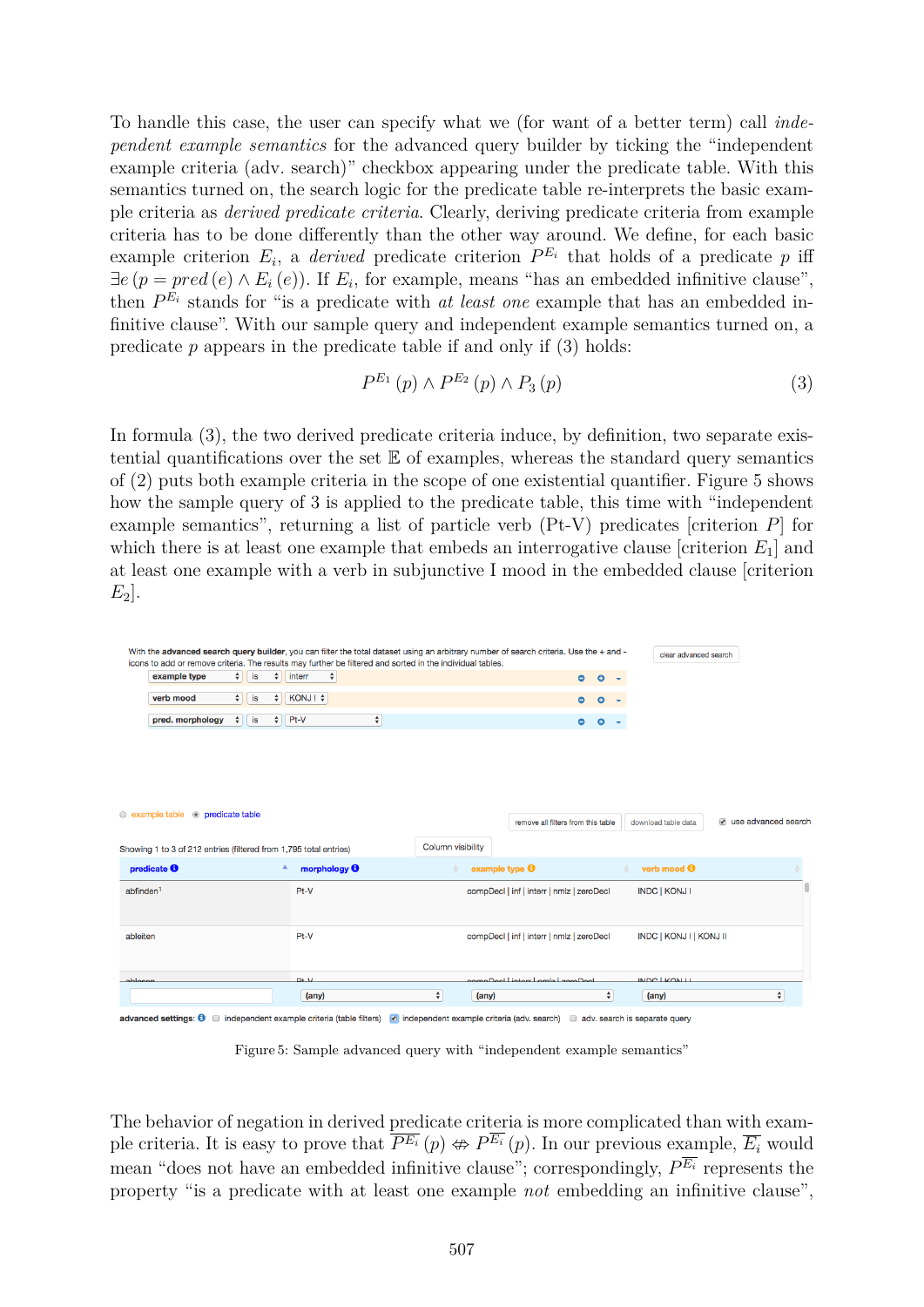which is obviously not the same as  $\overline{P^{E_i}}$  "is *not* a predicate with at least one example embedding an infinitive clause". This implies that  $P^{E_i}$ ,  $P^{E_i}$ ,  $\overline{P^{E_i}}$  and  $P^{\overline{E_i}}$  are, in general, four different criteria, because we have two logically different levels of negation. As far as the user interface is concerned, this implies that, for every derived predicate search criterion, two separate negation options would be needed to cover all possible cases. We decided to only offer one of these negation options: negating an example criterion always means negating the predicate criterion derived from it, as this seems to be the more intuitive and linguistically more relevant choice. In particular, it makes the formulation of queries such as the one in Figure 6 more plausible: With independent example semantics, this

| With the advanced search query builder, you can filter the total dataset using an arbitrary number of search criteria. Use the + and -<br>icons to add or remove criteria. The results may further be filtered and sorted in the individual tables. |  |  |
|-----------------------------------------------------------------------------------------------------------------------------------------------------------------------------------------------------------------------------------------------------|--|--|
| $\div$ is $\div$ compDeci $\div$<br>example type                                                                                                                                                                                                    |  |  |
| $\left  \text{is} \right $ $\left  \bullet \right $ zeroDecl $\left  \bullet \right $<br>example type                                                                                                                                               |  |  |
| is not $\div$ interr<br>example type<br>$\rightarrow$                                                                                                                                                                                               |  |  |

Figure 6: Advanced query with three example criteria, one of which is negated

query makes the system look for predicates whose examples exhibit the example types **compDecl** and **zeroDecl**, but not **interr**. If the negation on the third criterion were to be interpreted as pertaining to the underlying example criterion, then the query would read as follows: "Look for predicates that have at least one example with example type **compDecl**, at least one example with example type **zeroDecl**, and at least one example where the example type is not **interr**." Obviously, the third criterion would be redundant in this interpretation. Overall, the design of the system ensures that the conjunction of a criterion and its negation always yields an empty result set.

A major complication with independent example semantics is the fact that it puts the two tables "out of sync"; that is, they do not represent answers to the same query anymore. The query of Figure 6 produces zero results in the example table since no single example can fulfill all three conditions at the same time.

Independent example semantics can also be chosen for predicate table filters with the "independent example criteria (table filters)" checkbox, such that this semantics can be turned on and off separately for the two search components of the interface. If "independent example semantics" is activated neither for the advanced query builder nor for the table filters, all user-defined example criteria of both search components are, by default, in the scope of the existential quantifier of formula (2). This can be changed through a third checkbox "adv. search is separate query". If this setting is activated, the two components (criteria in the table filters vs. in the advanced builder) are treated separately and generate two separate searches according to formula (2). The two formulas are then joined with logical AND, returning the intersection of the two result sets. This is useful if a user looks for examples for predicates that have examples with multiple example properties *A*, *B*, *C*, . . . and (possibly different) examples with multiple example properties *D*, *E*, *F*, . . . . Figure 7 shows the "separate query" setting in a query for predicates that can embed subjunctive 1 interrogative clauses and subjunctive II finite declarative clauses without a complementizer.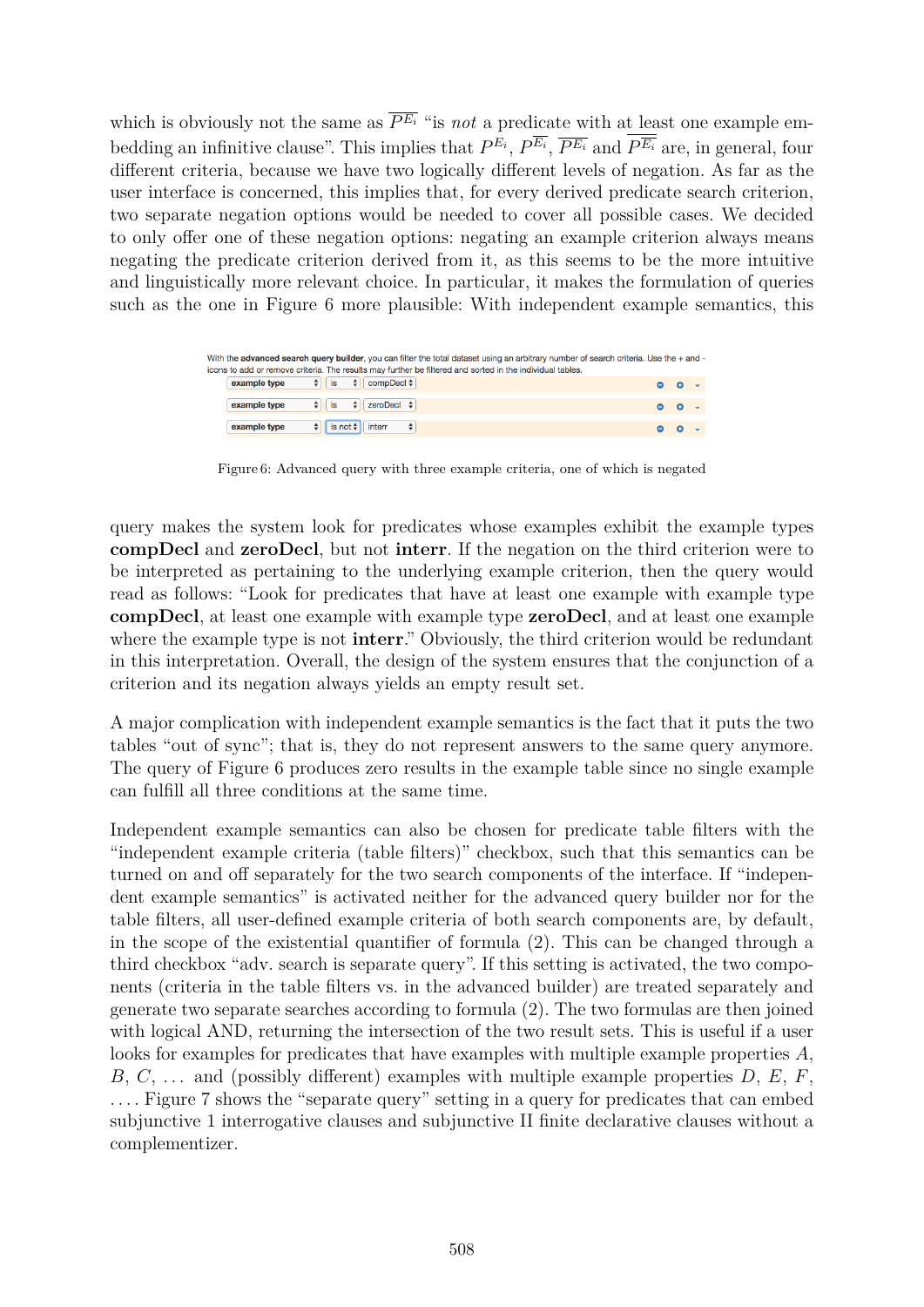| $B_1$ $B_2$                                                      |                   | $11161$ does Lob                                                |                          |                                    | anna Dool Linf Lintors Lambs Laco Dool    | $\hat{\mathbf{z}}$ | INDC LKONTI LKONTIL            | $\div$                |
|------------------------------------------------------------------|-------------------|-----------------------------------------------------------------|--------------------------|------------------------------------|-------------------------------------------|--------------------|--------------------------------|-----------------------|
| aufdecken                                                        |                   | [,]   dass   falls   ob   wenn   wer                            |                          |                                    | compDecl   interr   nmlz   zeroDecl       |                    | <b>INDC   KONJ I   KONJ II</b> |                       |
| ansprechen                                                       |                   | [,]   dass   ob   was   welcher   wenn   wer  <br>woher   wohin |                          |                                    | compDecI   inf   interr   nmlz   zeroDecI |                    | INDC   KONJ I   KONJ II        |                       |
| predicate $\boldsymbol{\Theta}$                                  | ٨                 | complementizer <b>O</b>                                         |                          | example type $\boldsymbol{\Theta}$ |                                           |                    | verb mood <b>O</b>             |                       |
| Showing 1 to 3 of 68 entries (filtered from 1,795 total entries) |                   |                                                                 | <b>Column visibility</b> |                                    |                                           |                    |                                |                       |
| • example table • predicate table                                |                   |                                                                 |                          |                                    | remove all filters from this table        |                    | download table data            | a use advanced search |
|                                                                  |                   |                                                                 |                          |                                    |                                           |                    |                                |                       |
| verb mood                                                        | $\div$<br>is<br>÷ | KONJ II \$                                                      |                          |                                    | ۰                                         | $\bullet$          |                                |                       |
| example type                                                     | $\div$<br>is<br>÷ | zeroDecl $\div$                                                 |                          |                                    | $\bullet$                                 | $\circ$            |                                |                       |
|                                                                  |                   |                                                                 |                          |                                    |                                           |                    |                                |                       |

independent example criteria (table filters) independent example criteria (adv. search) v adv. search is separate query

Figure 7: Advanced query for predicates with "separate query" setting turned on

# **5. Software architecture**

Here we briefly sketch the software and data modeling strategy used to ensure that even complex search results can be presented in the form of potentially very long tables in real time in the browser, instantaneously adapting to every change a user makes in a search criterion. Response times have to be very short as each change in one of the search components, such as adding or deleting a single letter in a text field, generates a new server request.

### **5.1 Backend and database design**

The version of the ZAS database of clause-embedding predicates published on OWID*plus* is a self-contained web application running in a standard Java Servlet container (based on the Sparkjava framework, [sparkjava.com\)](sparkjava.com) with an embedded relational database (H2, h<sub>2database.com</sub>). For the purposes of the online version, a snapshot of the 14 original MySQL database tables is systematically denormalized to construct a database of just two flat tables (examples vs. predicates) where each attribute, including each "inherited" property, is represented as a separate column, very similar to what is actually presented to the users in the interface. This "pivoting" procedure, though not strictly necessary, greatly reduces programming and execution overhead and minimizes the need for joins in SQL queries.

### **5.2 Frontend (browser) technology**

An important feature of the user interface is that all data is presented in the form of scrollable tables. Loading up to 17,000 rows with more than 15 columns would take too long, however. Our solution to this problem consists in virtualizing the table (in our case, using the DataTables plugin, [datatables.net\)](datatables.net). Only those data that are currently visible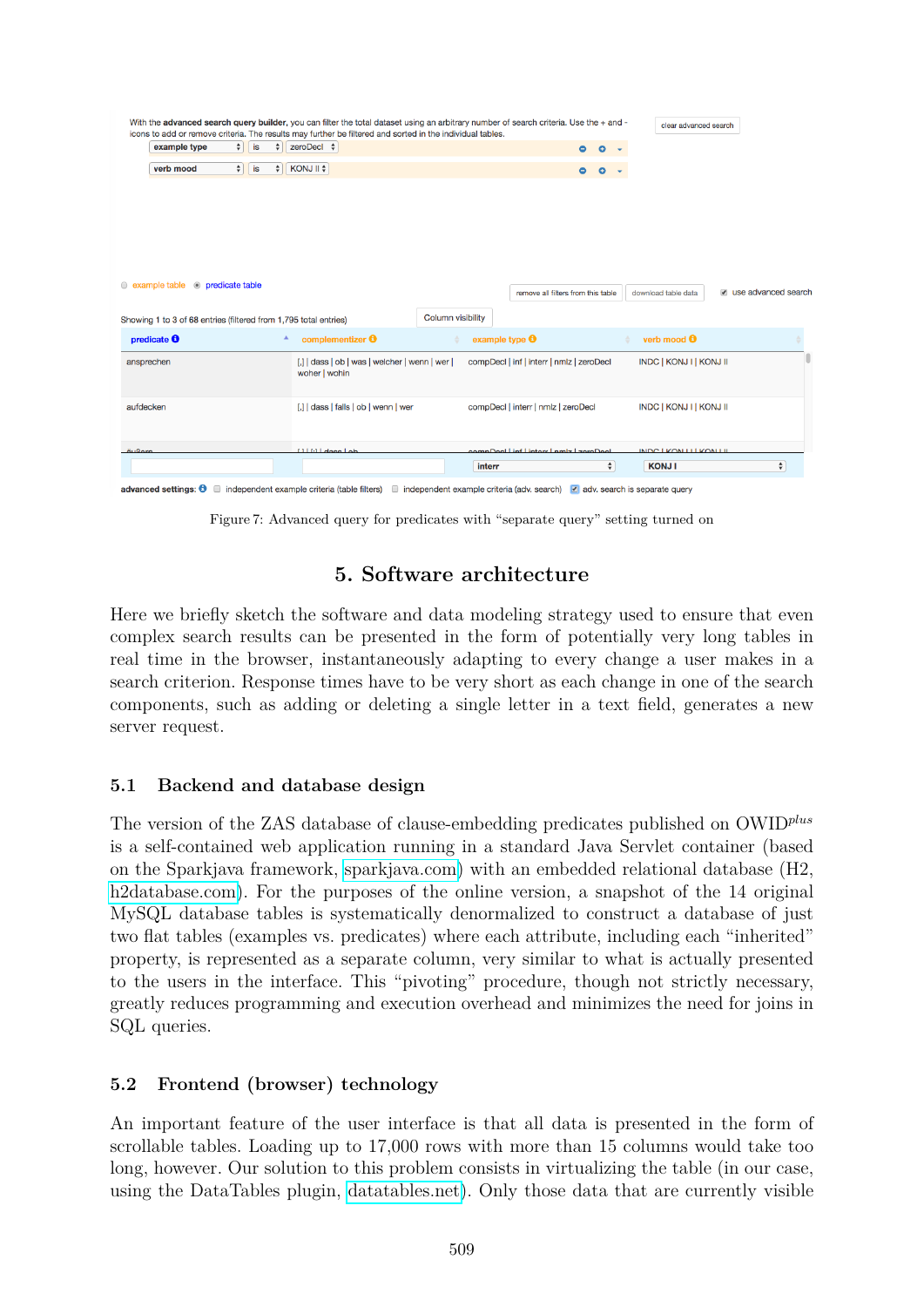in the browser (plus some spare rows) are loaded from the server; on scrolling, further rows are fetched using AJAX (XHR) requests.

## **5.3 Evaluation**

For the amount of data available in the ZAS database, the approach outlined above delivers satisfactory response times even for complex queries involving joins, regular expressions etc. Preliminary tests show that the application scales well only up to some 100,000 data rows in the example table. By changing to an in-memory database, this limit can be pushed considerably; however, datasets with millions or even billions of rows would require a more elaborate way of indexing the data and, possibly, limiting the application of regular expressions.

# **6. Discussion and prospects**

The user interface presented in this paper attempts to strike a middle ground between the availability of complex search options and ease of use. The tool deliberately resorts to a powerful combination of two familiar and easily accessible types of interactive interface components, viz. tables with sorting and filtering options and hierarchical query builders. In addition, a set of three yes/no settings can be used to alter the behavior of scope and negation, resulting in an amazing range of possible searches. Through the concepts of inherited columns, derived search properties and the default in-sync setting of search semantics, the 1:n relation between the two tables is exploited as much as possible.

On the other hand, it is self-evident that the query system is not relationally complete in the sense of Codd (1972) and, a fortiori, not equivalent in expressive power to standard SQL. The discussion in subsections 4.2 and 4.3 already pointed to several areas where the range of possible queries could easily be extended. The possible enhancements listed below are under consideration for future versions of the interface.

- With "independent example semantics" turned on for the predicate table, the advanced search criterion input widgets for predicate criteria derived from example criteria could offer both kinds of negation mentioned in subsection 4.3, such as "{at least one  $|$  no  $\}$  example: example type  $\{is \mid is not\} \{compDecl \mid zeroDecl \mid \ldots\}$ ".
- Instead of having one global, all-or-nothing setting for "independent example semantics", the interface could offer a choice to activate this semantics (separate quantification over example set) for each individual example property, e.g. through a checkbox available on all predicate criteria widgets. The downside is that it would be easy to build advanced queries whose precise meaning is difficult to understand for human users (and therefore not likely to be useful for pursuing typical research questions).
- An even more general approach to multiple quantifications on the example set E in the predicate table would be to explicitly introduce a mechanism of "scope subgroups" in the query builder. All example criteria within a scope subgroup would be under the scope of a separate existential quantifier on  $\mathbb E$ . Interpreting such queries can, again, be a demanding task for inexperienced users. On the technical side, the more scope subgroups are defined in a query, the more SQL joins appear in the database query on the server side, possibly impairing performance.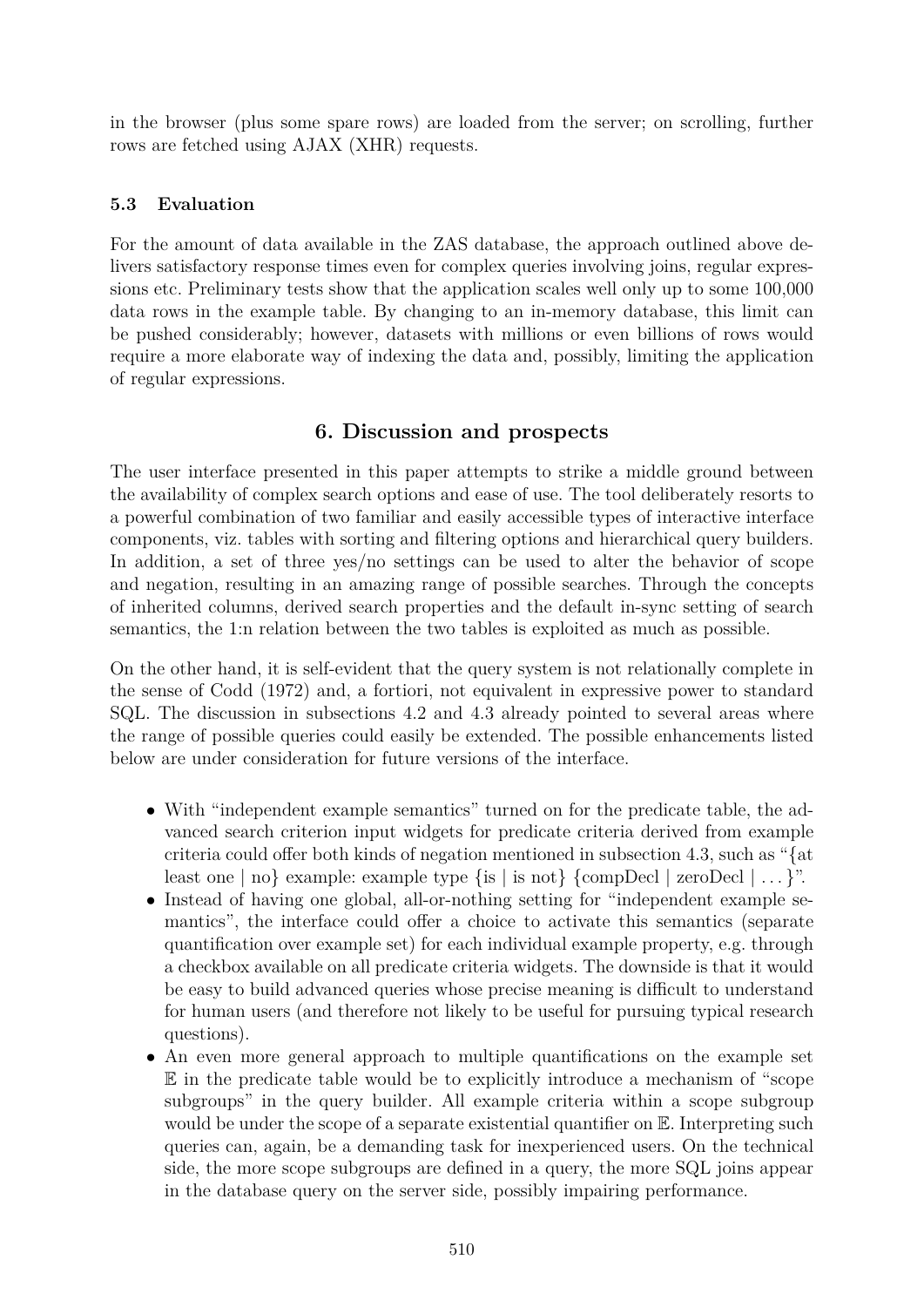Finally, we compare our tool against other approaches. A textbook strategy for online presentation of two tables in a one-to-many relation would be to show the two tables on different web pages and to take account of the relational character of the data in the following way:

- create hyperlinks on the 'many' side (in our case linking the predicates mentioned in the example table to the corresponding row in the predicate table);
- create a master-detail view option on the 'one' side (in our case showing all examples for a given predicate upon, e.g., double-clicking a row in the predicate table).

Our solution does provide master-detail views for both tables, but interweaves both data presentation and search options for the tables to a much higher degree: each table includes as much information from the other table as possible; standard advanced search works in a cross-table way; "independent example semantics" options give more search power.

At the other end of the spectrum, a full-blown visual query tool for relational databases could be used to provide the user with the full expressive power of modern SQL. An important early example of a relational query language with a graphical interface is *Query By Example* (Zloof, 1977; cf. Ramakrishnan & Gehrke, 2002: chapter 6, pp. 177ff.). The most widely known visual query system today is probably the one found in Microsoft Access; a large number of interface components and full-blown web applications work in a similar way. However, such a system would not be friendly for the casual user and has a much steeper learning curve than the immediate interaction with tables. The case of "independent example semantics" shows how quickly query formulation can get very abstract: for each example property included in a predicate search with this semantics, an additional join with the example table must be created, i.e. a new "instance" of the example table must be added to the visual representation.

#### **7. Acknowledgements**

The work of the second author was supported by the Bundesministerium für Bildung und Forschung (BMBF, Grant Nr. 01UG1411). We would like to thank Barbara Stiebels and the ZAS database team, in particular Kerstin Schwabe, Torgrim Solstad, Livia Sommer, Katarzyna Stoltmann, Noemi Geiger, Gediminas Schüppenhauer and Sybille Kiziltan.

#### **8. References**

- Codd, E.F. (1972). Relational completeness of data base sublanguages. In R. Rustin (ed.) *Data Base Systems, Proceedings of 6th Courant Computer Science Symposium*. New York: Prentice-Hall, pp. 65–98.
- Hearst, M.A. (2009). *Search User Interfaces*. Cambridge University Press, 1st edition.

Levin, B. (1993). *English Verb Classes and Alternations*. University of Chicago Press.

- Morville, P. & Callender, J. (2010). *Search Patterns: Design for Discovery*. O'Reilly Media, 1 edition edition.
- Ramakrishnan, R. & Gehrke, J. (2002). *Database Management Systems*. Mcgraw-Hill, 2nd edition edition.
- Russell-Rose, T. & Tate, T. (2012). *Designing the Search Experience: The Information Architecture of Discovery*. Morgan Kaufmann.